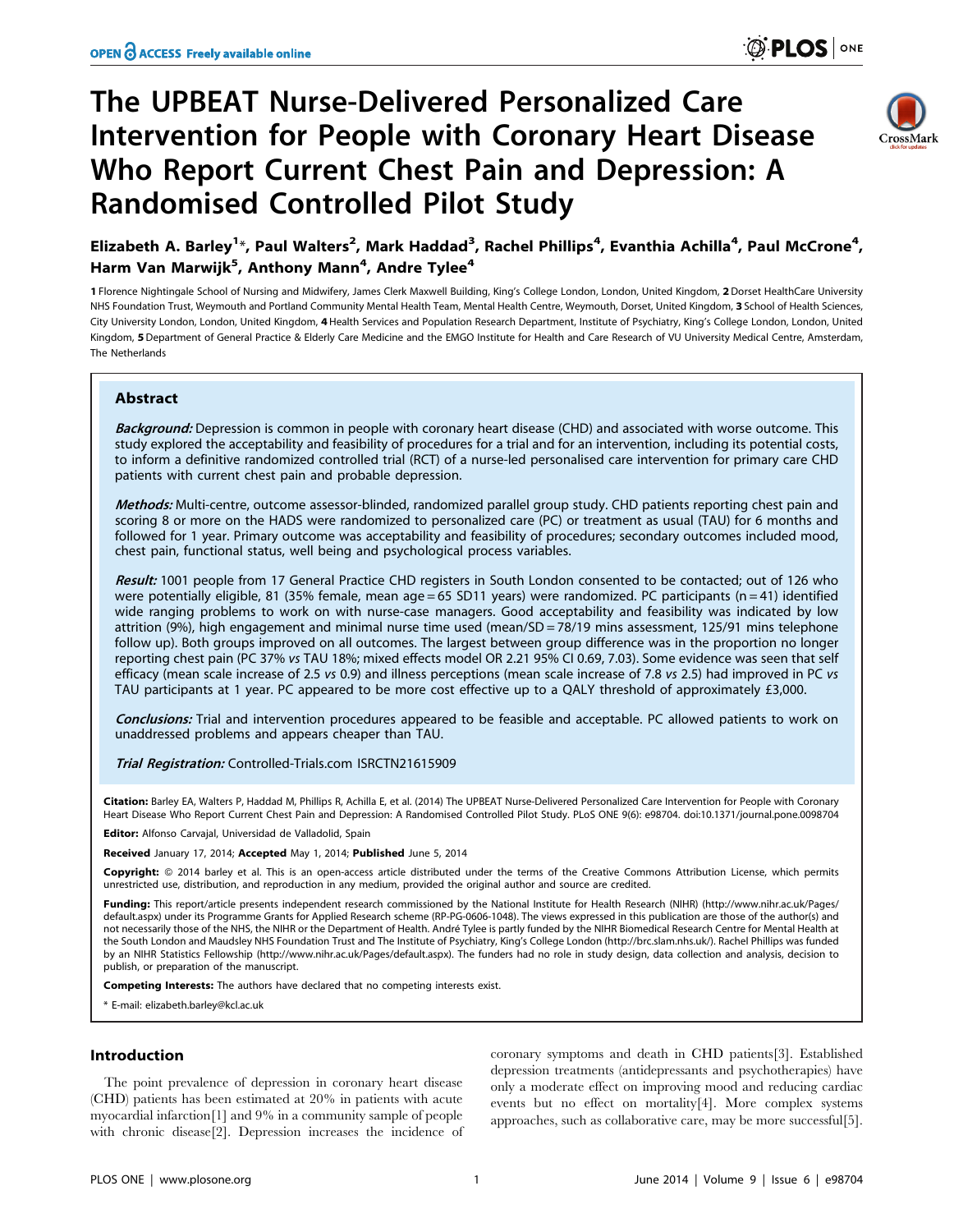Collaborative care involves structured management plans, scheduled follow-ups and enhanced inter-professional working, i.e. case manager/practice nurse, primary care practitioner and mental health specialist working together [6], and has been shown to improve indirect cardiac outcomes such as disease control and 10 year cardiovascular disease risk as well as depression[6], [7] in people with CHD and/or diabetes.

The above trials were conducted in the USA[6] and Australia[7]where healthcare systems differ from the NHS, in particular, there is less interprofessional working[8]. The UP-BEAT-UK programme of research[9] was funded by the National Institute for Health Research (NIHR) to explore the relationship between CHD and depression and to develop a new intervention feasible for use in UK primary care.

The intervention examined in this pilot study was developed in line with accepted guidance that interventions for health improvement should be informed by evidence and based on a theory of how they cause change ''so that weak links in the causal chain can be identified and strengthened'' [10]. Using guidelines for developing and evaluating complex interventions[11], we conducted and published a systematic review[12] and qualitative research with patients[13] and primary care staff[8] to develop a novel intervention. We used iterative literature review to synthesise our empirical work and to identify evidence and theory to inform the intervention, which was modified following a patient focus group; this process has been reported[11].

In summary, our development studies were consistent in indicating that there is wide variation in the problems that depressed people with CHD report as contributing to their low mood, but that social problems are very common and that primary care staff are unsure how to manage them. Another key finding was that GPs reported having no time to deliver depression interventions; this was similarly the case for practice nurses, who also reported a lack of confidence in depression management[8,11,12]. It was clear from these findings that the UPBEAT intervention needed to be tailored to individual need, brief to deliver and compatible with current practice.

An established component of chronic disease management in primary care is the provision of self management support; this means enabling patients to take better care of themselves, for instance by providing information and helping them to change unhealthy behaviours. Our literature review showed that accepted health psychology models agree on two factors important for behaviour change: belief in the importance of an outcome and belief in capacity to succeed (self efficacy)[11]; we therefore incorporated established behaviour change techniques, such as goal setting and action planning, which aim to enhance the patient's self efficacy to achieve their desired outcomes.

In line with our aim to develop an intervention feasible for UK primary care, our intervention is designed to enhance usual care. Practice nurses are already responsible for supporting CHD patients' self management and have been found to be effective case managers in the treatment of chronic depression[14]. In our intervention, the practice nurse helps the patient to identify problems important to them and then draws on a 'tool box' of techniques to help the patient address these problems. The nurse also sign posts the patient to relevant existing sources of help and makes referrals to other agencies where appropriate. Hence the practice nurses, acting as case managers, deliver care that is more holistic than that currently provided.

Our findings of uncertainty around the needs of depressed CHD patients and lack of confidence in managing them led us to conduct a pilot study, in which the intervention was delivered by nurse researchers, that would inform the best methods for a

definitive RCT[9]. We knew, from our cross-sectional analyses of the UPBEAT cohort study [15], that CHD patients have high levels of co-morbidity and that for some patients on GP CHD registers any cardiac event would have been several years previously; we therefore only recruited those patients with symptomatic CHD (i.e. reporting current chest pain) in order to ensure that they would understand the intervention in terms of their heart disease. The current study therefore explored the acceptability and feasibility of procedures for a trial and for the intervention, including its potential costs, to inform a definitive RCT of a novel, practice nurse-led personalised care intervention for CHD patients who have at least probable depression and current chest pain.

To this end, we examined: a) the rate of participant recruitment and reasons for non-participation; b) research procedures including randomization, blinding and data collection; c) the acceptability and feasibility of the intervention; d) potential costs of the intervention; and e) the appropriateness of primary outcome and secondary outcome measures in relation to patients' reported problems. Mediator analyses were conducted to identify trends between the groups in changes in self efficacy and illness beliefs and the impact of these on depression outcomes and to determine whether therapist effects or intervention intensity (nurse time) are likely to be important.

# Methods

The protocol for this trial and supporting CONSORT checklist are available as supporting information; see Checklist S1 and Protocol S1.

# Ethics Statement

The study was reviewed and approved by the South East London Research Ethics Committee (REC Ref no: 10/H0808/5). Written informed consent was obtained from all study participants.

## Pilot study design

This was a multi-centre, outcome assessor blinded, parallel group study with randomisation at the patient level with 1:1 allocation. The study protocol has been published [16] and the pilot trial is registered with Current Controlled Trials: ISRCTN 21615909.

## Deviations from original protocol

The original protocol is available as online supporting information (Protocol S1). In this and the published protocol [15], one aim was to explore potential primary outcomes, we focused on depression as measured by the Hospital Anxiety and Depression scale (HADS). In this report, since we also had collected another measure of depression - the PHQ-9 (as per protocol), we also explored this as a primary outcome as a further examination of the appropriateness of the HADS as a primary outcome for a future trial. In addition, during the pilot study the intervention group participants identified pain as an important problem contributing to their depression; in this report, we therefore also examined our measure of chest pain as a potential primary outcome. In our original protocol, we referred to our intervention as 'case management', however following our intervention development process, summarized here and reported in detail elsewhere [10], the term 'personalised care' was considered more appropriate. Finally, our original protocol does not detail the specific analysis plan reported here. All data will be deposited in an accessible archive at King's College London.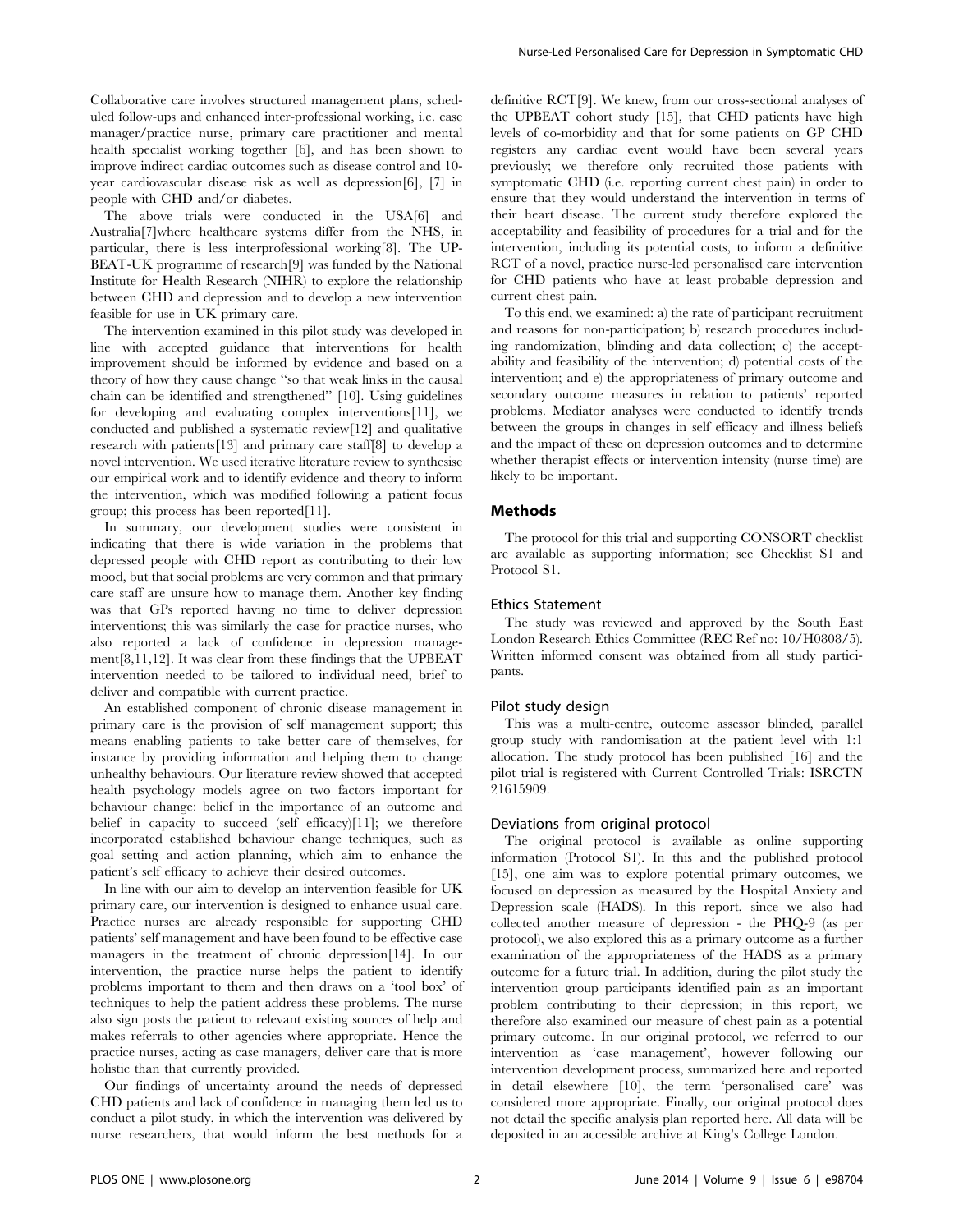# Study setting

Practices in South London were recruited via the Greater London Primary Care Research Network (PCRN-GL). To be included, the practice had to keep a register of patients with CHD for the Quality and Outcomes Framework (QOF)[17] and be willing to liaise over patients in the PC arm when necessary.

# Participants

Adults with symptomatic CHD (registered on GP CHD QOF register and reporting chest pain), reporting depression symptoms were eligible. All patients on practice case registers for CHD were asked by their GP for consent to contact from a researcher. Those consenting were contacted by a researcher and assessed for depressive symptoms using the PHQ-2[18] and for symptoms of current chest pain using the Modified Rose Angina Questionnaire[19]. Patients scoring 3 or more on the PHQ-2 (i.e. a score of 3 is considered the optimal cut point for depression screening and which indicates further screening is necessary), and who reported current chest pain were assessed using the Hospital Anxiety and Depression Scale (HADS)[20]. If they scored  $\geq 8$  on the depression scale of HADS (HADS-D)(i.e. the score validated to indicate probable depression caseness) they were eligible to participate. Patients who were temporary registrants, actively suicidal, suffering from psychotic depression, non-English speaking or currently hospitalised were excluded. Other physical and mental co-morbidities were allowed. Participants were recruited between October 2010 and June 2011.

#### Intervention: Personalised care (PC)

Full details have been reported[11]. In brief, the nurse acting as case manager conducts a standardised, face to face, biopsychosocial assessment (including physical and mental health, difficulties with current treatment regimens, problems with daily activities and social problems). Patients are then helped to identify up to three problems which they consider contribute to their depression and which they most want to address. The nurse-case managers provide information, sign-post patients to existing resources (e.g. leisure centres, social clubs, Improving Access to Psychological Therapy (IAPT) services) and use evidence based behaviour change techniques to help patients set and achieve goals. The underlying intention of the intervention is to increase the patient's self-efficacy to achieve their desired goals (as opposed to goals determined by others such as symptom management or reduction of cardiac risk factors).

Details of the assessment and action plan are recorded in a 'personalised health plan' which the patient holds. Follow up interviews to determine progress and/or set new goals are conducted via telephone. Calls are planned to last 15 minutes and are scheduled weekly initially then at increasing intervals according to patient need. During the 6 month intervention period weekly meetings were held with research team clinicians (a GP academic (AT) and two psychiatrists (AM, PW) to ensure fidelity to the intervention.

# Control: treatment as usual (TAU)

All patients received primary care TAU from their GP and/or Practice Nurse (PN); this may include specific depression intervention such as antidepressant prescription or referral to talking therapy.

## Measurement

Data were collected face to face at baseline and via telephone at 1, 6 and 12 months post randomisation. Data collection was completed by July 2012.

## Acceptability and Feasibility

The primary outcome for this study was acceptability and feasibility of procedures for a trial and for the intervention. We recorded recruitment rates, the number of participants at each stage of the pilot study, reasons for attrition, randomisation errors and missing data for outcome measure at each time point. The time taken for assessment and the number and duration of follow up telephone calls per patient were recorded.

## Outcomes

We explored two potential primary outcomes for a definitive trial: depression and chest pain.

Depression. HADS-D[20] scores were used to calculate response  $\approx 50\%$  decrease in score from baseline at follow up), remission (score  $\leq 8$  at follow up) and severity (continuous score). We also explored the PHQ-9[21] as an alternative measure of depression severity and extracted the number of GP/PN consultations for depression, antidepressant prescriptions and referrals to talking therapy during the 12 month study period from participants' medical records.

Chest pain. Self reported chest pain was measured using the Modified Rose Angina Questionnaire[19]. The number of GP/ PN consultations for heart-related problems during the 12 month study period was extracted from participants' medical records as proxy measure of participants' cardiac status.

Potential secondary outcomes explored were: anxiety, (HADSanxiety subscale)[20], well being (Warwick-Edinburgh Mental Well-being Scale)[22], quality of life (Short Form-12 (SF-12))[23], functional status (Specific Activity Schedule)[24], number of reported social problems (social problems questionnaire)[25], adherence to antidepressant medication (if relevant - Adapted version of Morisky Adherence Index)[26], and patient reported problems and needs (PSYCHLOPs)[27].

Self efficacy was measured using the General Self Efficacy Scale (GSES)[28] and illness beliefs using the Brief Illness Perceptions Questionnaire (BIPQ)[29]. The latter assesses changes in perceptions about illness along the following dimensions: Consequences, Timeline (anticipated duration of illness), Personal control, Treatment Control, Identity (symptoms associated with the illness), Illness Concern, Illness Coherence (understanding of CHD) and Emotional Representations (emotional impact of CHD).

The types of needs and problems identified by PC group patients in collaboration with their nurse-case manager as contributing to depression was extracted from nurse-case manager notes made during consultations. The BIPQ asks participants to ''Please list in rank-order the three most important factors that you believe caused your illness'' we also explored these responses.

Baseline demographic data including gender, age, ethnicity, socio-economic status (Index of multiple deprivation)[30], employment and relationship status, living arrangement and cardiac risk factors (smoking status, alcohol consumption, body mass index) were recorded.

# Costs of PC

Quality-adjusted life years (QALYs) were measured using the EQ-5D[31]; UK values were applied to the derived health states to estimate the utility value for each patient at each time point[32]. Economic costs were calculated from a healthcare plus informal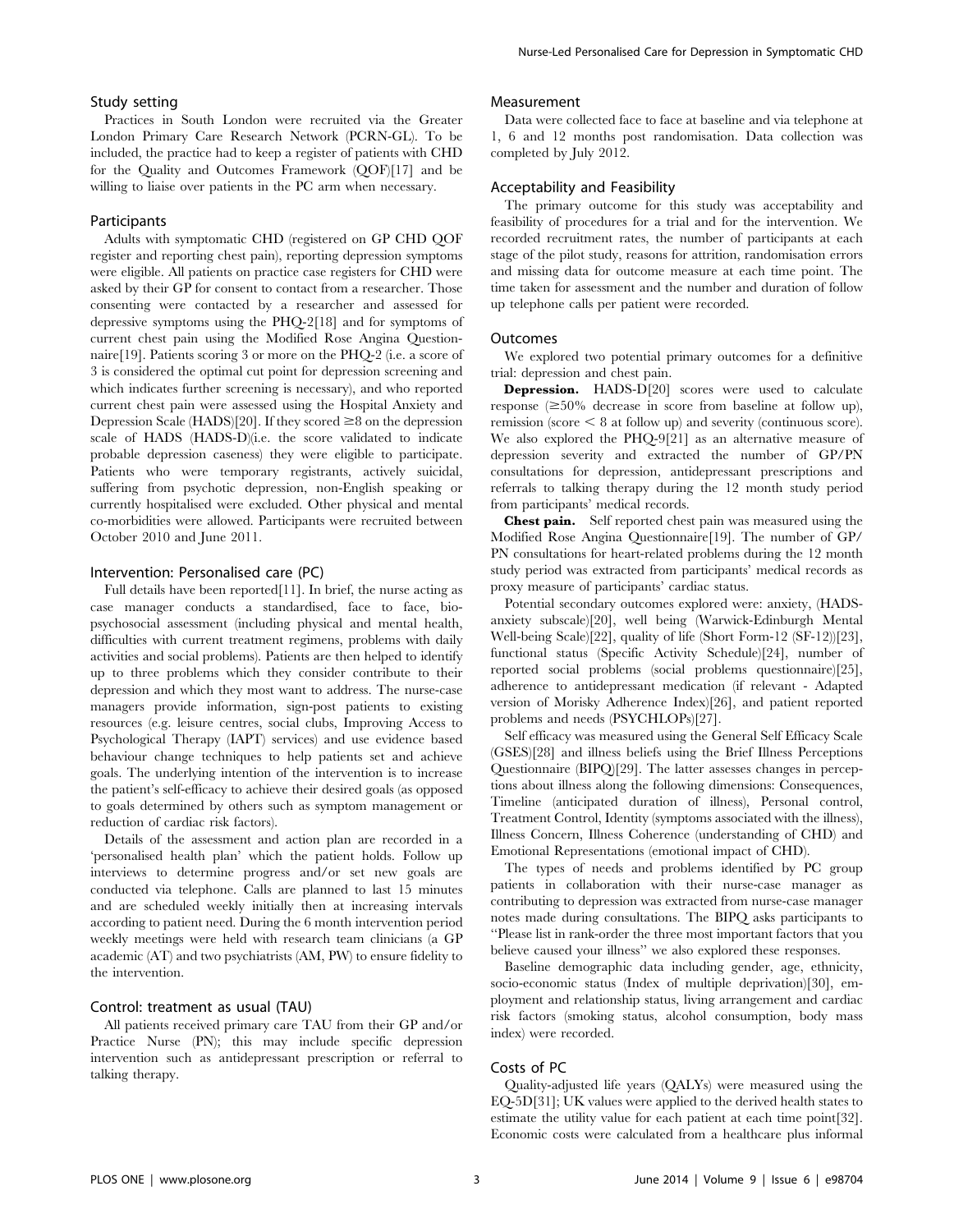care perspective. PC costs included the time spent by practice nurses with patients in face-to-face assessments and subsequent telephone reviews. A unit cost of £36 per hour was attached to the average intervention duration for each patient. Other service use was recorded using the Client Service Receipt Inventory[33] for the 6-month period preceding baseline, and 6- and 12-month follow-ups. Health services included hospital inpatient and outpatient visits, GPs, psychiatrists, psychologists, physiotherapists, counsellors, nurses and other therapists. Unit costs were applied to service use data using the NHS reference costs in 2009-10 prices[34] and the 2010 Unit Costs of Health & Social Care[35]. In addition, data were collected on the weekly number of hours of help (i.e. personal or child care, help in/around and outside the house) received from friends and relatives of the patient. The unit cost of a home care worker was used as a proxy for costing informal care.

## Sample size

Estimation of an effect size was not the focus of this pilot study. We aimed to recruit 80 participants (40 per arm) into the pilot study, we considered, based on past experience of recruitment from this population, that this would be feasible in the time available. We estimated from the results of the UPBEAT cohort study[9] that 10-15 practices each with around 10,000 patients would be needed.

#### Randomisation

Randomisation at patient level was conducted independently by the Mental Health and Neurosciences Clinical Trials Unit (CTU) at King's College London. A random permuted block design was used to balance the numbers between groups. PC group participants were randomly allocated to one of two nurse researchers acting as case-managers.

#### Blinding

Participants were asked at the beginning of each follow up interview not to mention whether they had been in contact with other study staff. The statistician was also kept uninformed of allocation status.

#### Statistical analyses

Analyses were exploratory and were conducted using STATA verson 11[36]; the intention to treat principle was used. Descriptive statistics were used to describe the characteristics of the sample and the acceptability and feasibility data.

We developed a single statistical model to estimate the difference in mean scores between participants randomised to PC and TAU across the three follow-up points (one, six and twelve months). A linear mixed effect model for longitudinal data (random intercept model) was used to estimate (using maximum likelihood) the difference between treatment arms in scores at 1, 6 and 12 months overall. The assumption of normality for the residuals was checked visually from probability plots. The prespecified covariates that were included in the model consisted of the baseline outcome score and the randomisation group. Time was included to estimate the time trends over the whole sample. An interaction between time and intervention was also examined for evidence of a differential effect over time. All tests of hypotheses were two-tailed and associated 95% Confidence Intervals (CI) are reported; due to the exploratory nature of the analysis, p-values are reported for the preliminary primary outcome (HADS-D) only.

The median number of responders  $(\geq 50\%$  decrease in score from baseline at follow up) and remitters (score  $\leq 8$  at follow up) according to the HADS-D score was compared between groups using chi-square tests. We compared mean scores for self efficacy and illness perceptions between groups using independent twosample t-tests. We controlled for the effects of self efficacy and illness perceptions on changes in depression severity using a linear mixed effect model for longitudinal data (random intercept model) to estimate (using maximum likelihood) the difference between treatment arms. We repeated these analyses to explore nurse (therapist) effects.

We used multiple regression analysis to estimate mean differences in costs and QALYs. Baseline and follow-up data were used as the dependent variables and the group identifier as an independent variable. The models for follow-up costs and QALYs were adjusted for baseline costs and utility scores. Cost-effectiveness comparisons were made using incremental cost-effectiveness ratios (ICERs) and the net benefit (NB) approach. incremental cost-effectiveness ratios were calculated by dividing the difference in mean total costs between the PC and TAU groups by the difference in mean QALYs. Net Benefit from the intervention to society was defined as the product of the willingness-to-pay for a QALY (within a range of  $\text{\emph{f}}\xspace_0000$  and the actual QALY gain minus the service costs ( $NB = \lambda * AE - AC > 0$ ). Net benefits were then compared between the PC and TAU groups for each willingness-to-pay value. Missing utilities at follow-up were imputed using the last value carried forward (LVCF) method[37].

To account for the highly skewed distribution of the cost data, the non-parametric bootstrap method was used to make cost comparisons between the two groups[38]. Bootstrapping involved repeatedly estimating the incremental cost-effectiveness ratio to account for the uncertainty surrounding the estimates of costs and benefits. Likewise, estimates of the proportion of iterations in which the intervention of interest had the maximum expected net benefit (NB), or equivalently, a positive incremental net benefit (INB) was determined for a range of willingness-to-pay thresholds. The estimates were produced by repeatedly sampling with replacement (1000 times) from the existing pilot study population[39]. The results of the bootstrap analyses were plotted on a cost-effectiveness plane (CEP) and used to estimate cost-effectiveness acceptability curves (CEACs). CEACs show the probability that each of the treatment options is optimal, subject to a range of ceiling ratios, which represent the maximum amount society would pay for a one unit improvement in QALYs[39].

## Results

17 practices were approached by the Greater London Primary Care Research Network (PCRN) and agreed to participate. Practices were recruited between October 2010 and June 2011; practice recruitment was therefore completed in considerably less than the 12 months planned in the study proposal indicating that recruitment of practices for a definitive trial would be feasible. Data collection was completed by July 2012.

Participant recruitment is detailed elsewhere<sup>[16]</sup>. In summary, 3325 persons on the 17 GP CHD registers, 1001 consented to be contacted. 126 were eligible for assessment (PHQ2 score  $\geq$ 3 and reporting current chest pain). Of the 126, 40 had a HADS score 8, 2 had experienced hallucinations, 2 had no current chest pain and 1 did not have sufficient English. Following interview, 81 were found to be eligible, consented and randomised (41 to PC, 40 to TAU). Recruitment of patients for a definitive RCT therefore seems promising.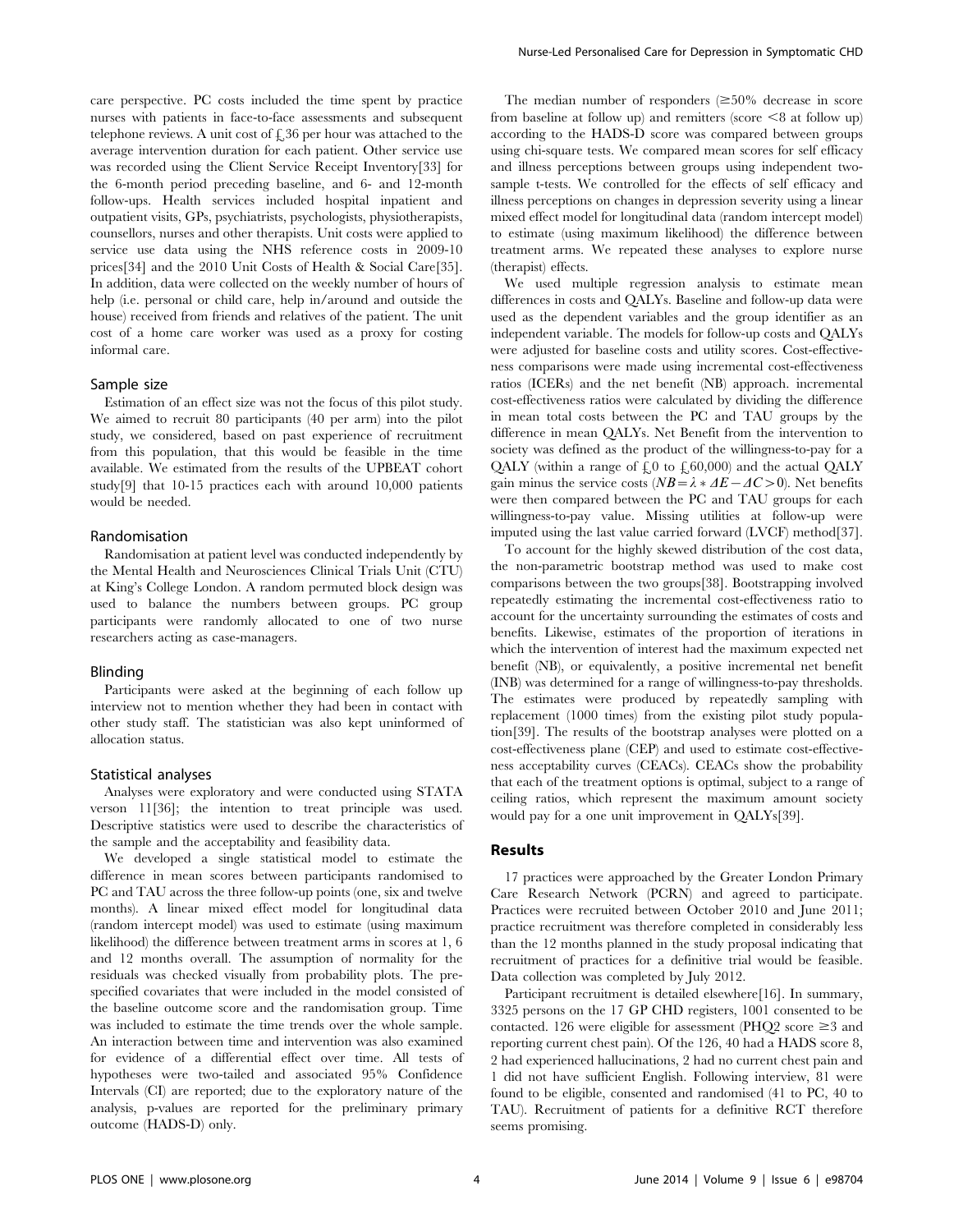Fifty-two male and 29 female patients were enrolled. Ages ranged 38 to 95 years (mean 65 SD11), 83% were white. Fortyeight participants reported having ever been diagnosed with depression  $(21/41 = 51\% \text{ PC}, 27/40 = 67\% \text{ TAU})$  of these 12 had had one episode, 7 had had two episodes, 4 had had three episodes, and 23 reported having had 4 or more episodes (data on number of episodes were missing for 2 participants). Forty-six participants had previously received treatment for depression; of these 41 had taken antidepressants and 29 had had talking therapy. Eighteen reported having received other treatment such as 'anger management', seeing a psychiatrist, ECT, inpatient psychiatric care and relaxation and assertiveness courses. Our participants therefore represent a chronic and severe group.

Twenty-four participants reported that they were currently receiving treatment for depression (9 in PC, 22%, 15 in TAU, 38%). According to the medical notes data, 13 in PC (32%) and 17 in TAU (43%) were taking some form of antidepressant medication at baseline. Despite being prescribed antidepressants, these participants were still reporting depressive symptoms. Nineteen participants reported their current episode had lasted more than 12 months, 2 said it had lasted between 6 and 12 months, and 3 said it had lasted less than 6 months.

Mean baseline HADS-D scores (PC 12, SD3; TAU 11, SD3) indicated moderate depression and mean PHQ9 scores (PC 16, SD5; TAU 15, SD6) indicated moderately severe depression in both groups. At baseline, according to the HADS-D, 21 (51%) participants in the PC group could be considered mild, 14 (34%) moderate, 6 (15%) severe; in the TAU group there were 19 (47%) mild, 15 (37%) moderate, 6 (15.0%) severe. For the PHQ9, 3 (7%) were mild, 10 (24%) moderate, 14 (34%) moderately severe, 12  $(29\%)$  severe in the PC group and 8  $(20\%)$  were mild, 8  $(20\%)$ moderate, 14 (35%) moderately severe, 9 (22%) severe in the TAU group. The correlation between baseline HADS D and PHQ9 was  $r = 0.48$ .

# Baseline characteristics of intervention (PC) and control (TAU) groups

Participants in each group had similar mean age, mean years in education and mean BMI score compared. The PC group had more males, people of non-white ethnicity and people in paid employment compared to the TAU group. The TAU group had more females, more non-drinkers and more people in this group lived alone compared to the PC group. Those randomised to PC had marginally greater IMD scores than those in the TAU group indicating slightly higher levels of deprivation. However differences between the groups appeared small. Due to an oversight, 3 patients who were ineligible due to no current chest pain were randomised in error (2 in the PC group). Based on the intention to treat principle these were included in all analyses; a sensitivity analysis found that our conclusions were unaffected when these patients were omitted from the analyses. Table 1 shows the baseline demographic and lifestyle data by group and Table 2 shows baseline scores for all outcome measures by group. The groups appear to be balanced indicating that our randomisation process was successful.

## Procedures and participation

The consort diagram for the pilot study is shown in Figure 1. By 12 months, 6 people in the PC group had dropped out (2 because they found participation upsetting, 2 because they felt too physically unwell to continue, 2 gave no reason) and 1 from the TAU group had dropped out (because they found participation upsetting). Two PC group participants received baseline assessment but no intervention as the nurses were subsequently unable to contact them. Overall, attrition was low  $(7/81 = 9\%)$ , with data collected at one or more follow up points for 79 people (98%).

## Data collection

The maximum number of observations available was 81 at baseline, 77 at 1 month, 74 at 6 months and 69 at 12 months. Two of our outcome measures had no missing scores at any point: the modified Rose Angina Questionnaire and the Specific Activity Schedule. The BIPQ had the most missing scores, with 14% missing at 6 months. At one or more assessment points, between 5% and 10% of scores were missing for the General Self Efficacy Scale, the BIPQ (items 3 and 4), the WEMWBS; all other measures had fewer than 5% of scores missing at any time. Therefore, these outcome measures appear to be acceptable to participants and would be feasible to use in definitive trial.

## Changes in outcomes

Depression severity. Both groups showed improvement in depression symptoms (Tables 2 and 3)) at all time points. Mean HADS-D score in both groups moved from indicating moderate depression at baseline to mild depression at 12 months; mean PHQ9 scores in both groups indicated moderately severe depression at baseline reducing to moderate depression at 12 months.

Depression remission (HADS-D). There was a greater percentage of remitters in the TAU (36%, 14/39) compared with the PC group (24%, 8/34) at 6 months, and at 12 months (TAU: 41%, 15/37 versus PC 34%, 11/32).

Depression response. At 6 months there was greater percentage of responders in the TAU (21%, 8/37) compared with the PC group (15%, 5/34), but by 12 months more PC group participants had responded (TAU =  $24\%$ , 9/37, PC =  $28\%$ , 9/ 32).

However, the mixed effects models showed no significant differences between groups over time for any measure of depression and confidence intervals were wide so an effect in favour of either group cannot be ruled out (PC-TAU severity: mean diff  $-0.73$ , 95% CI  $-2.08$ , 0.62, p = 0.29); remission: OR 2.67, 95% CI 0.71, 10.4, p = 0.15; response: OR 1.33, 95% CI 0.38, 4.61,  $p = 0.65$ ).

Receipt of depression treatment (medical notes). Across the 12 month pilot study period, in the PC group, 31 participants (76%) saw their GP or PN regarding their mental health (total of 101 consultations recorded); in the TAU group, 29 participants (73%) made a mental health consultation (total of 102 mental health consultations recorded). Of those participants who were not treated for depression at baseline (i.e. no record of antidepressant prescription or talking therapy referral), 3 PC participants had received a prescription for an antidepressant (Citalopram  $\times 2$ , Mirtazepine  $\times 1$ , one of these participants was also referred for 'counselling') and 1 additional PC group participant had been referred to a 'psychiatric clinic' by 12 months; no participants in the TAU group had a new referral for depression treatment or a new prescription for an antidepressant at the end of the pilot study.

**Chest pain.** At 6 months the proportion of patients who no longer reported chest pain (Modified Rose Angina Questionnaire, Figure 2) was 37% in the PC group versus 18% in the TAU group and at 12 months it was 31% in the PC group versus 19% in the TAU group. From the medical notes across the 12 month pilot study period, in the PC group, 34 participants (83%) saw their GP or PN regarding their CHD (total of 158 consultations recorded); in the TAU group, 29 participants (73%) made a CHD consultation (total of 170 consultations recorded); it was unclear whether these were routine or emergency visits.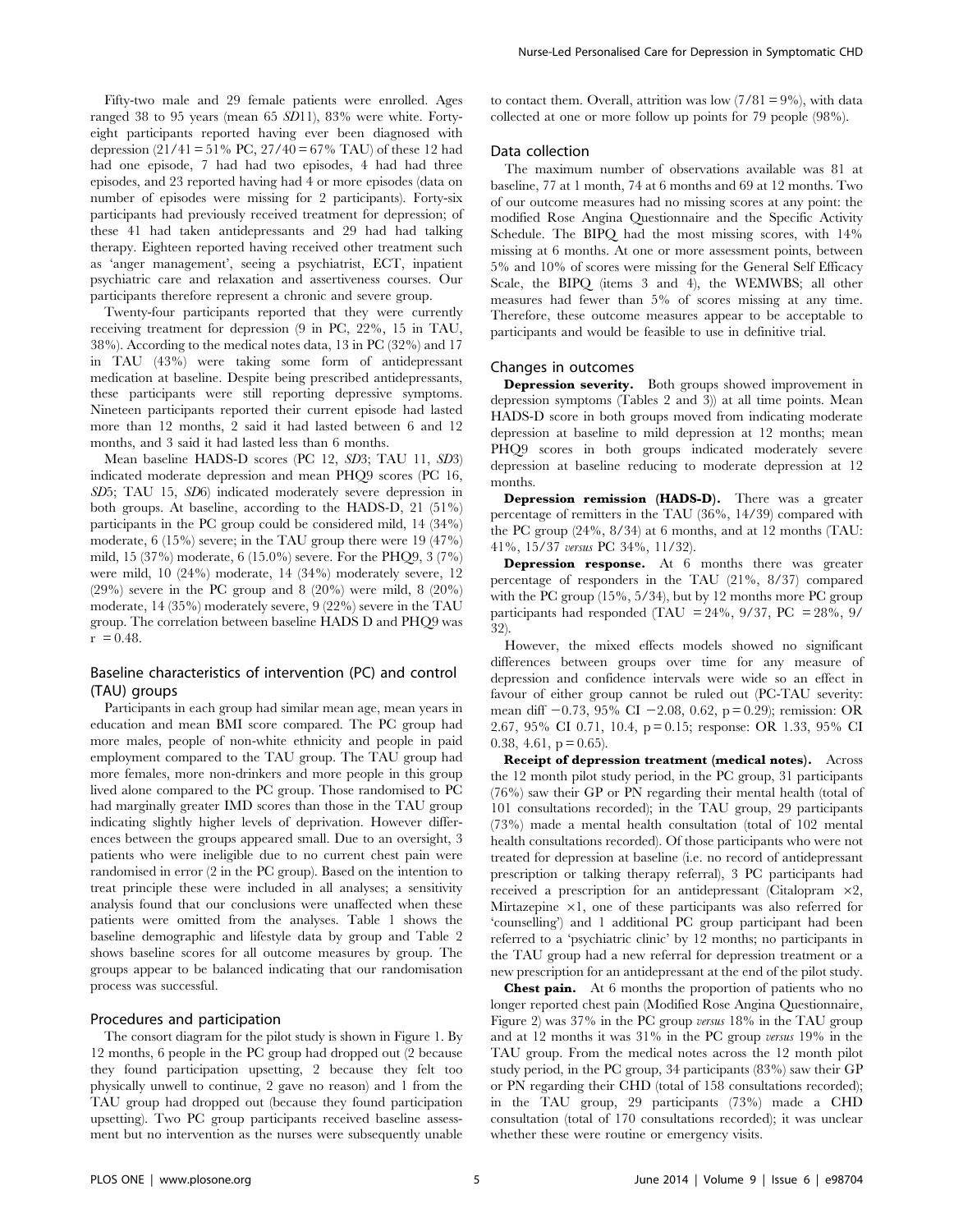Table 1. Baseline characteristics by group.

|                                             |                                        | $PC (n = 41)$   |      | TAU $(n=40)$   |      |
|---------------------------------------------|----------------------------------------|-----------------|------|----------------|------|
| Sociodemographic characteristics            |                                        | n               |      | n              |      |
| Gender                                      | Male                                   | 27              | 66%  | 25             | 63%  |
| Age (years) (Mean (SD))                     |                                        | 64.2            | 13.0 | 64.9           | 8.5  |
| Ethnicity                                   | White                                  | 33              | 81%  | 34             | 85%  |
|                                             | <b>Black</b>                           | $\mathbf{1}$    | 2%   | $\overline{2}$ | 5%   |
|                                             | Asian                                  | $\overline{2}$  | 5%   | 3              | 8%   |
|                                             | Other                                  | 5               | 12%  | $\mathbf{1}$   | 3%   |
| IMD (Mean $(SD)$ ) <sup>1</sup>             |                                        | 27.1            | 13.7 | 25.0           | 13.7 |
| Years in education (Mean (SD))              |                                        | 11.7            | 4.1  | 12.3           | 3.7  |
| Employment status <sup>2</sup>              | Paid employment                        | 8               | 20%  | 4              | 10%  |
|                                             | Retired                                | 26              | 63%  | 29             | 73%  |
|                                             | Housewife/husband                      | $\overline{2}$  | 5%   | $\overline{2}$ | 5%   |
|                                             | Unemployed/student                     | 3               | 7%   | 4              | 10%  |
| Relationship status                         | Married                                | 21              | 51%  | 19             | 48%  |
|                                             | Cohabiting                             | 5               | 12%  | 3              | 8%   |
|                                             | Widowed                                | 5               | 12%  | $\overline{7}$ | 18%  |
|                                             | Separated                              | 3               | 7%   | $\mathbf{1}$   | 3%   |
|                                             | Divorced                               | 5               | 12%  | 6              | 15%  |
|                                             | Single/non cohabiting partner          | $\overline{2}$  | 5%   | $\overline{4}$ | 10%  |
| Live with                                   | Spouse                                 | 16              | 39%  | 12             | 30%  |
|                                             | Spouse and child(ren)                  | $\,8\,$         | 20%  | 8              | 20%  |
|                                             | Child(ren)                             | 4               | 10%  | 3              | 8%   |
|                                             | Alone                                  | 12              | 29%  | 16             | 40%  |
|                                             | Other                                  | $\mathbf{1}$    | 2%   | $\mathbf{1}$   | 3%   |
| Place of residence                          | Owner occupied house/flat              | 19              | 46%  | 14             | 35%  |
|                                             | Privately rented house/flat            | $\overline{2}$  | 5%   | 6              | 15%  |
|                                             | House/flat rented from local authority | 18              | 44%  | 17             | 43%  |
|                                             | Sheltered housing/warden control       | $\mathbf{1}$    | 2%   | 3              | 8%   |
|                                             | Other                                  | $\mathbf{1}$    | 2%   | $\pmb{0}$      | 0%   |
| Cardiovascular risk factors                 |                                        |                 |      |                |      |
| BMI category <sup>3</sup>                   | Underweight                            | $\overline{2}$  | 5%   | $\mathbf{1}$   | 3%   |
|                                             | Normal                                 | 9               | 22%  | 10             | 25%  |
|                                             | Overweight                             | 10              | 24%  | 13             | 33%  |
|                                             | Obese                                  | 17              | 42%  | 13             | 33%  |
| Smoking status                              | Never                                  | 12              | 29%  | 10             | 25%  |
|                                             | Ex                                     | 19              | 46%  | 21             | 53%  |
|                                             | Current                                | 10              | 24%  | 9              | 23%  |
| Average alcohol units consumed              | Doesn't drink                          | 17              | 41%  | 22             | 55%  |
|                                             | $1 - 10$                               | 20              | 49%  | 9              | 23%  |
|                                             | Greater than 11                        | $\overline{4}$  | 10%  | 9              | 23%  |
| Self reported high cholesterol <sup>4</sup> | yes                                    | 21              | 62%  | 21             | 55%  |
| Self reported hypertension <sup>5</sup>     | yes                                    | 29              | 78%  | 27             | 69%  |
| Self reported Diabetes <sup>6</sup>         | yes                                    | 12 <sup>4</sup> | 30%  | $10$           | 25%  |

<sup>1</sup>IMD - index of multiple deprivation; Data are missing for:

<sup>2</sup>2 participants in PC and 1 in the TAU;<br><sup>3</sup>3 participants in each arm;<br><sup>4</sup>7 participants in PC and 2 in TAU;

<sup>5</sup>4 participants in PC and 1 participant in TAU;<br><sup>6</sup>1 participant in PC.

Percentages are rounded to the highest whole number and so may appear to indicate >100%

doi:10.1371/journal.pone.0098704.t001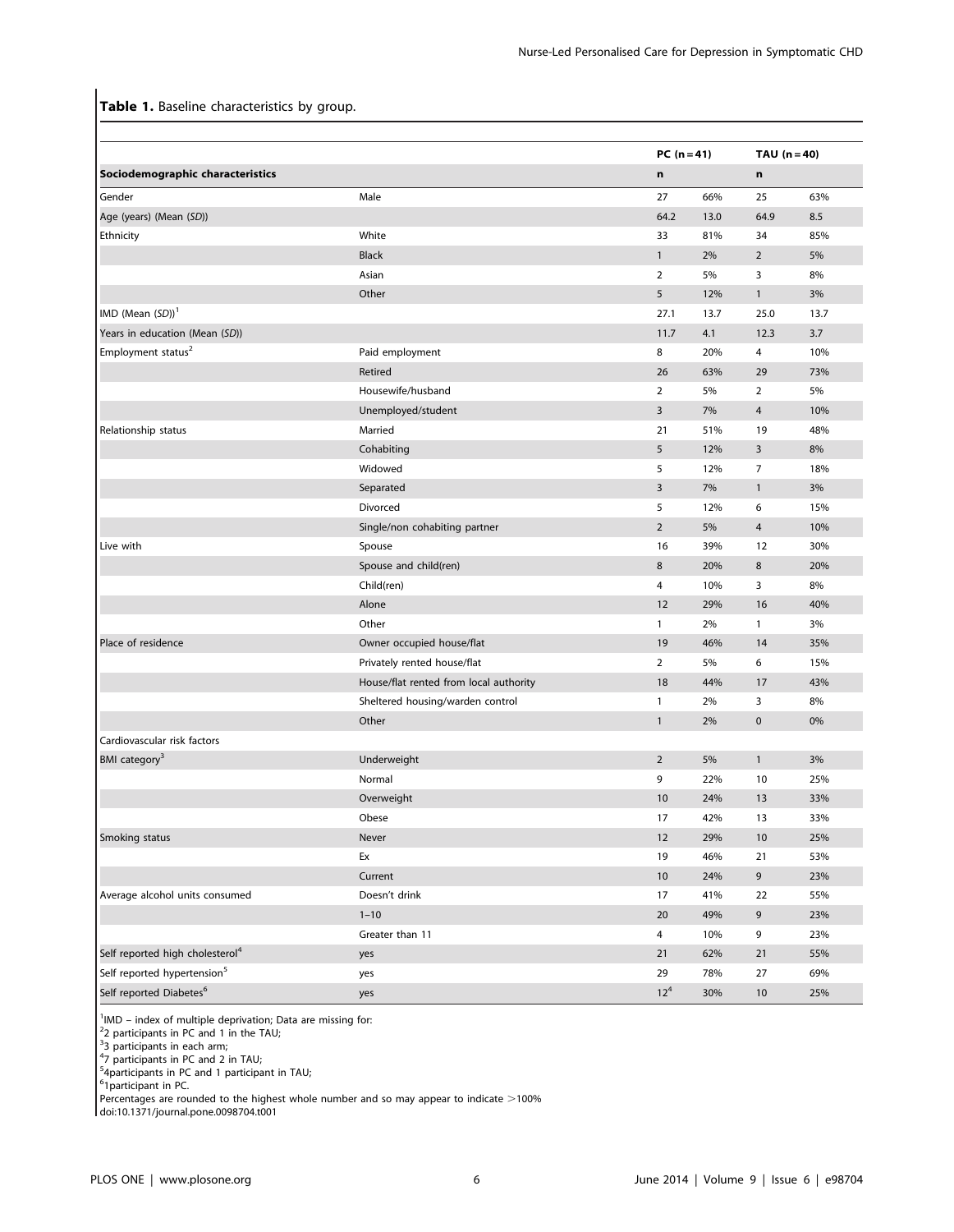Table 2. Baseline scores for the preliminary primary and secondary outcome measures by group.

| Measure                                         |                | PC group $n = 41$ | TAU group $n = 40$ |
|-------------------------------------------------|----------------|-------------------|--------------------|
|                                                 |                | Mean (SD)         | Mean (SD)          |
| Severity of depression (HADS-D)***              |                | 11.6(3.3)         | 11.4(3.0)          |
| Severity of depression (PHQ9)                   |                | 16.0(5.3)         | 15.4(5.5)          |
| Self-Efficacy (Self Efficacy Scale)*            |                | 26.1(7)           | 27.7 (6.3)         |
| Consequences (BIPQ1)                            |                | 5.4(3.1)          | 6.1(3.2)           |
| Timeline (BIPQ2)                                |                | 9.3(2.1)          | 9.2(2.5)           |
| Personal control*(BIPQ3)                        |                | 3.5(3.3)          | 3.5(3.3)           |
| Treatment control*(BIPQ4)                       |                | 7.0(2.9)          | 6.9(2.9)           |
| Identity (BIPQ5)                                |                | 5.1(8.1)          | 5.5(3.2)           |
| Illness concern (BIPQ6)                         |                | 6.4(3.7)          | 6.1(3.9)           |
| Illness coherence* (BIPQ7)                      |                | 6.0(4.1)          | 5.7(3.6)           |
| Emotional representations (BIPQ8)               |                | 6.7(3.4)          | 6.1(3.5)           |
| Severity of Anxiety (HADS-A)                    |                | 12.6(4.6)         | 12.6(5.2)          |
| Well being (WEMWBS)*                            |                | 37.6 (9.7)        | 34.8 (9.6)         |
| QoL physical (SF12 Physical component)*         |                | 31.9 (9.9)        | 33.8 (10.1)        |
| QoL mental (SF12 Mental component)*             |                | 28.7 (9.2)        | 28.3 (8.4)         |
| Patient-generated measure (Psychlops)           |                | 15.6 (4.0)        | 16.1(3.4)          |
|                                                 |                | N(%)              | N(%)               |
| Chest pain (modified Rose Angina questionnaire) | No             | $2(5)$ **         | $1**$ (2)          |
|                                                 | Yes            | 39 (95)           | 39 (98)            |
| Functional status (Specific Activity Schedule)  | $\mathbf{1}$   | 13 (32)           | 12 (30)            |
|                                                 | $\overline{2}$ | 6(14)             | 6(15)              |
|                                                 | 3              | 16(40)            | 13(33)             |
|                                                 | 4              | 6(14)             | 9(23)              |
| Adherence to medication (Morisky Index)         | High           | 11(33)            | 20(57)             |
|                                                 | Intermediate   | 20(61)            | 14 (40)            |
|                                                 | Low            | 2(6)              | 1(3)               |
| Number of social problems (SPQ)                 | 0              | 9(22)             | 6(15)              |
|                                                 | $\mathbf{1}$   | 4(10)             | 11(28)             |
|                                                 | $\overline{2}$ | 9(22)             | 7(18)              |
|                                                 | $\overline{3}$ | 7(17)             | 9(23)              |
|                                                 | $4 - 8$        | 12 (29)           | 7(18)              |

\*high score  $=$  better.

\*\*randomized in error, having chest pain was an inclusion criterion.

\*\*\*HADS-D  $\geq$ 8 was an inclusion criterion.

doi:10.1371/journal.pone.0098704.t002

A&E attendances over the 12 month study period were identified from medical notes. Ten PC group participants (6 for heart problems, 2 for other state reasons, 2 no reason recorded) visited A&E (total 13 visits: 9 heart problems, 2 other stated reasons, 2 no reason recorded); 15 TAU group participants (4 for heart problems, 5 for other state reasons, 6 no reason recorded) visited A & E (total 26 visits: 7 heart problems, 6 other stated reasons, 13 no reason recorded). PC participants therefore made fewer A&E visits (24% in PC versus 38% in TAU), although missing data concerning the reason for these visits makes this information difficult to interpret.

Preliminary secondary outcomes. At 6 and 12 months both groups improved on all outcomes (Table 3). There was no evidence for an interaction between time point and study arm for any outcome.

## Appropriateness of study outcomes

All participants were asked to list the 3 most important problems which they felt had caused their CHD; 61 gave at least one reason. The most common reason was 'genetics or heredity', followed by lifestyle factors such as smoking, poor diet and lack of exercise. Mood problems, especially stress and work-related stress were also mentioned, and co-morbid or past health problems were also blamed. Four patients mentioned relationship problems and 1 mentioned financial problems (a full list of responses is given in Appendix S1 online).

Participants in the PC group  $(N = 41)$  identified 21 types of problem as contributing to their depression and which were addressed during the intervention (up to 3 problems per patient); most common were (patients): pain (chest and other pain e.g. arthritis) (18), lack of exercise (17), difficulty sleeping (13), anxiety (11), overweight (11). Reported problems and whether or not they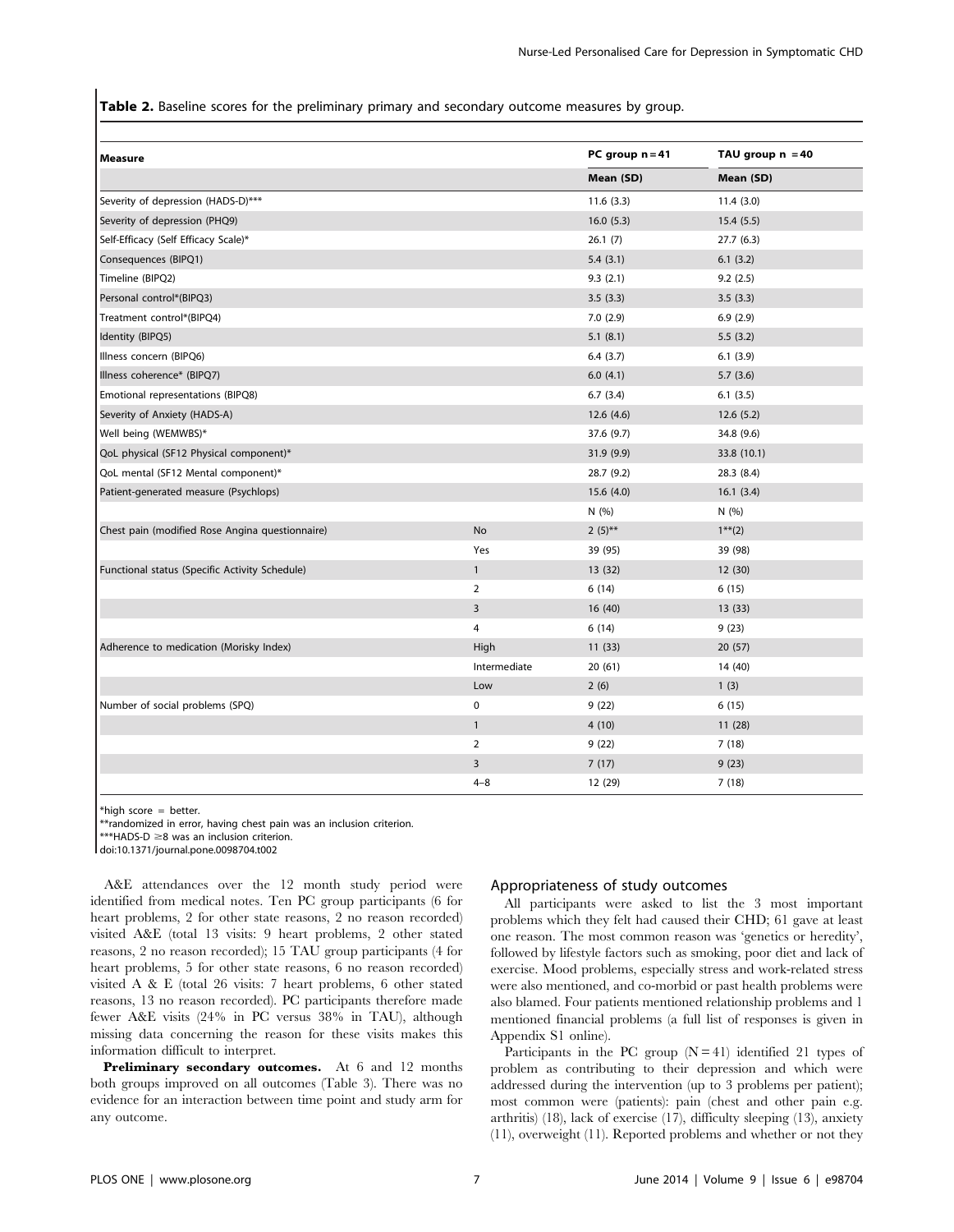

Figure 1. UPBEAT pilot study Consort diagram. Uncontactable means lost to follow-up.

doi:10.1371/journal.pone.0098704.g001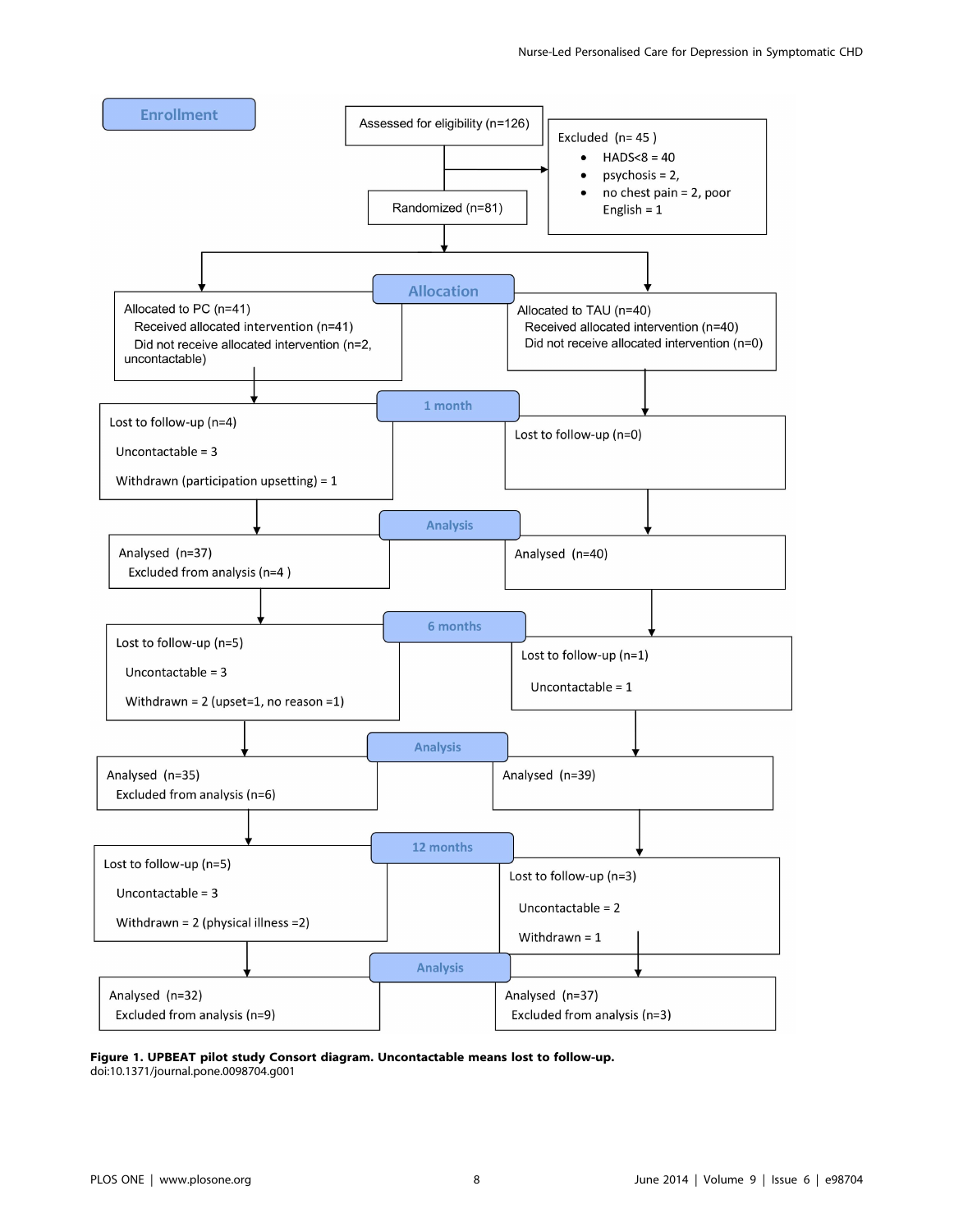| $-0.42(-4.57, 3.72)^{t}$<br>$-0.04$ $(-2.85, 2.77)^*$<br>$-0.39$ $(-2.20, 1.42)^{\dagger}$<br>$-0.73$ $(-2.08, 0.62)^{\dagger}$<br>$-0.63$ $(-2.60.1.35)^{\dagger}$<br>$-0.58$ $(-3.05, 1.89)^{\dagger}$<br>$-0.80$ $(-2.08, 0.48)$ <sup>†</sup><br>$1.27$ (-2.01, 4.55) <sup>†</sup><br>$1.59$ (-1.98, $5.15$ ) <sup>†</sup><br>2.21 (0.69, 7.03) <sup>††</sup><br>43.0 (13.1)<br>33.6 (12.5)<br>39.6 (12.3)<br>27.9 (8.1)<br>13.4(5.4)<br>33.3 (9.2)<br>12.0(6.9)<br>30 (81%)<br>15 (60%)<br>10 (40%)<br>9.5 (5.4)<br>17 (46%)<br>13 (32.5)<br>8.8 (4.8)<br>8 (22%)<br>7 (19%)<br>5 (14%)<br>5(12.5)<br>9(22.5)<br>8 (20.0)<br>5 (12.5)<br>0(0%)<br>Ξ<br>40.0 (14.8)<br>32.4 (10.7)<br>34.5 (11.6)<br>40.6 (11.2)<br>13.6(5.1)<br>28.6 (6.7)<br>8 (38.1%)<br>12.6(7.1)<br>22 (69%)<br>12 (57%)<br>12 (38%)<br>16 (39.0)<br>9.9(4.9)<br>9.5(4.6)<br>7 (22%)<br>8 (19.5)<br>7 (22%)<br>7(17.1)<br>6 (19%)<br>5(12.2)<br>5(12.2)<br>1 (5%)<br>یا<br>40.9 (11.5)<br>35.4 (11.8)<br>39.6 (11.6)<br>10.4(5.0)<br>31.7(9.1)<br>14.0(5.9)<br>28.2 (6.9)<br>11.7(6.5)<br>13 (46%)<br>12(43%)<br>10 (26%)<br>13 (32.5)<br>18 (46%)<br>$32 (82)$ †<br>9.2(4.6)<br>3(11%)<br>7 (18%)<br>4 (10%)<br>8 (20.0)<br>8(20.0)<br>4 (10.0)<br>7(17.5)<br>TAU<br>43.0 (13.3)<br>31.3 (10.6)<br>32.4 (11.2)<br>38.4 (12.2)<br>10.393.8<br>26.7(8.1)<br>13.1 (5.4)<br>11.0 (5.0)<br>13.4(7.0)<br>22 (63%)<br>12 (57%)<br>10(24.4)<br>15 (43%)<br>15 (36.6)<br>5 (4535)<br>7 (20%)<br>4 (11%)<br>9(43%)<br>5(12.2)<br>9(26%)<br>6(14.6)<br>$0(0\%)$<br>ں<br>2<br>44.4 (13.3)<br>30.8 (11.0)<br>36.1 (10.4)<br>11.3(5.0)<br>(6.4, 8.4, 9.4)<br>10.0(4.5)<br>27.1 (6.3)<br>32.8 (9.3)<br>13.0(6.8)<br>17 (52%)<br>29 (75%)<br>13 (39%)<br>16 (40%)<br>16 (40%)<br>12(30.0)<br>6(15%)<br>8 (20.0)<br>9(22.5)<br>8 (20.0)<br>2(5%)<br>3 (9%)<br>3(7.5)<br><b>TAU</b><br>(13.3)<br>(10.8)<br>37.5 (11.1)<br>(7.0)<br>(4.3)<br>(8.4)<br>(4.4)<br>(3.4)<br>(6.4)<br>27 (73%)<br>10(27%)<br>15 (41%)<br>19 (68%)<br>11(26.8)<br>13(31.7)<br>8 (29%)<br>8 (22%)<br>4 (11%)<br>7(17.1)<br>7(17.1)<br>1(4%)<br>3(7.3)<br>11.0<br>14.8<br>27.7<br>42.8<br>12.2<br>31.6<br>31.4<br>14.6<br>ں<br>م<br>Chest pain (yes) (Modified Rose Angina Questionnaire)<br>Intermediate<br>Four-Eight<br>Three<br>None<br>High<br>Two<br>One<br>Low<br>$\sim$<br>3<br>4<br>Illness perceptions (BIPQ total score)<br>Social Problems Questionnaire<br>Functioning (Specific Activity<br>Morisky adherence Index<br>Well being (WEMWBS)*<br>(SPQ total N problems)<br>Depression (HADS-D)<br>QoL (SF12 Physical)*<br>Self Efficacy (GSES)*<br>QoL (SF12 Mental)*<br>Anxiety (HADS-A)<br>Depression (PHQ9)<br>PSYCHLOPS<br>Schedule) |                                       | 1 month follow up | 6 months follow up | 12 months follow up | Mixed effects model (where<br>calculated) |
|------------------------------------------------------------------------------------------------------------------------------------------------------------------------------------------------------------------------------------------------------------------------------------------------------------------------------------------------------------------------------------------------------------------------------------------------------------------------------------------------------------------------------------------------------------------------------------------------------------------------------------------------------------------------------------------------------------------------------------------------------------------------------------------------------------------------------------------------------------------------------------------------------------------------------------------------------------------------------------------------------------------------------------------------------------------------------------------------------------------------------------------------------------------------------------------------------------------------------------------------------------------------------------------------------------------------------------------------------------------------------------------------------------------------------------------------------------------------------------------------------------------------------------------------------------------------------------------------------------------------------------------------------------------------------------------------------------------------------------------------------------------------------------------------------------------------------------------------------------------------------------------------------------------------------------------------------------------------------------------------------------------------------------------------------------------------------------------------------------------------------------------------------------------------------------------------------------------------------------------------------------------------------------------------------------------------------------------------------------------------------------------------------------------------------------------------------------------------------------------------------------------------------------------------------------------------------------------------------------------------------------------------------------------------------------|---------------------------------------|-------------------|--------------------|---------------------|-------------------------------------------|
|                                                                                                                                                                                                                                                                                                                                                                                                                                                                                                                                                                                                                                                                                                                                                                                                                                                                                                                                                                                                                                                                                                                                                                                                                                                                                                                                                                                                                                                                                                                                                                                                                                                                                                                                                                                                                                                                                                                                                                                                                                                                                                                                                                                                                                                                                                                                                                                                                                                                                                                                                                                                                                                                                    |                                       |                   |                    |                     |                                           |
|                                                                                                                                                                                                                                                                                                                                                                                                                                                                                                                                                                                                                                                                                                                                                                                                                                                                                                                                                                                                                                                                                                                                                                                                                                                                                                                                                                                                                                                                                                                                                                                                                                                                                                                                                                                                                                                                                                                                                                                                                                                                                                                                                                                                                                                                                                                                                                                                                                                                                                                                                                                                                                                                                    |                                       |                   |                    |                     |                                           |
|                                                                                                                                                                                                                                                                                                                                                                                                                                                                                                                                                                                                                                                                                                                                                                                                                                                                                                                                                                                                                                                                                                                                                                                                                                                                                                                                                                                                                                                                                                                                                                                                                                                                                                                                                                                                                                                                                                                                                                                                                                                                                                                                                                                                                                                                                                                                                                                                                                                                                                                                                                                                                                                                                    |                                       |                   |                    |                     |                                           |
|                                                                                                                                                                                                                                                                                                                                                                                                                                                                                                                                                                                                                                                                                                                                                                                                                                                                                                                                                                                                                                                                                                                                                                                                                                                                                                                                                                                                                                                                                                                                                                                                                                                                                                                                                                                                                                                                                                                                                                                                                                                                                                                                                                                                                                                                                                                                                                                                                                                                                                                                                                                                                                                                                    |                                       |                   |                    |                     |                                           |
|                                                                                                                                                                                                                                                                                                                                                                                                                                                                                                                                                                                                                                                                                                                                                                                                                                                                                                                                                                                                                                                                                                                                                                                                                                                                                                                                                                                                                                                                                                                                                                                                                                                                                                                                                                                                                                                                                                                                                                                                                                                                                                                                                                                                                                                                                                                                                                                                                                                                                                                                                                                                                                                                                    |                                       |                   |                    |                     |                                           |
|                                                                                                                                                                                                                                                                                                                                                                                                                                                                                                                                                                                                                                                                                                                                                                                                                                                                                                                                                                                                                                                                                                                                                                                                                                                                                                                                                                                                                                                                                                                                                                                                                                                                                                                                                                                                                                                                                                                                                                                                                                                                                                                                                                                                                                                                                                                                                                                                                                                                                                                                                                                                                                                                                    |                                       |                   |                    |                     |                                           |
|                                                                                                                                                                                                                                                                                                                                                                                                                                                                                                                                                                                                                                                                                                                                                                                                                                                                                                                                                                                                                                                                                                                                                                                                                                                                                                                                                                                                                                                                                                                                                                                                                                                                                                                                                                                                                                                                                                                                                                                                                                                                                                                                                                                                                                                                                                                                                                                                                                                                                                                                                                                                                                                                                    |                                       |                   |                    |                     |                                           |
|                                                                                                                                                                                                                                                                                                                                                                                                                                                                                                                                                                                                                                                                                                                                                                                                                                                                                                                                                                                                                                                                                                                                                                                                                                                                                                                                                                                                                                                                                                                                                                                                                                                                                                                                                                                                                                                                                                                                                                                                                                                                                                                                                                                                                                                                                                                                                                                                                                                                                                                                                                                                                                                                                    |                                       |                   |                    |                     |                                           |
|                                                                                                                                                                                                                                                                                                                                                                                                                                                                                                                                                                                                                                                                                                                                                                                                                                                                                                                                                                                                                                                                                                                                                                                                                                                                                                                                                                                                                                                                                                                                                                                                                                                                                                                                                                                                                                                                                                                                                                                                                                                                                                                                                                                                                                                                                                                                                                                                                                                                                                                                                                                                                                                                                    |                                       |                   |                    |                     |                                           |
|                                                                                                                                                                                                                                                                                                                                                                                                                                                                                                                                                                                                                                                                                                                                                                                                                                                                                                                                                                                                                                                                                                                                                                                                                                                                                                                                                                                                                                                                                                                                                                                                                                                                                                                                                                                                                                                                                                                                                                                                                                                                                                                                                                                                                                                                                                                                                                                                                                                                                                                                                                                                                                                                                    |                                       |                   |                    |                     |                                           |
|                                                                                                                                                                                                                                                                                                                                                                                                                                                                                                                                                                                                                                                                                                                                                                                                                                                                                                                                                                                                                                                                                                                                                                                                                                                                                                                                                                                                                                                                                                                                                                                                                                                                                                                                                                                                                                                                                                                                                                                                                                                                                                                                                                                                                                                                                                                                                                                                                                                                                                                                                                                                                                                                                    |                                       |                   |                    |                     |                                           |
|                                                                                                                                                                                                                                                                                                                                                                                                                                                                                                                                                                                                                                                                                                                                                                                                                                                                                                                                                                                                                                                                                                                                                                                                                                                                                                                                                                                                                                                                                                                                                                                                                                                                                                                                                                                                                                                                                                                                                                                                                                                                                                                                                                                                                                                                                                                                                                                                                                                                                                                                                                                                                                                                                    |                                       |                   |                    |                     |                                           |
|                                                                                                                                                                                                                                                                                                                                                                                                                                                                                                                                                                                                                                                                                                                                                                                                                                                                                                                                                                                                                                                                                                                                                                                                                                                                                                                                                                                                                                                                                                                                                                                                                                                                                                                                                                                                                                                                                                                                                                                                                                                                                                                                                                                                                                                                                                                                                                                                                                                                                                                                                                                                                                                                                    |                                       |                   |                    |                     |                                           |
|                                                                                                                                                                                                                                                                                                                                                                                                                                                                                                                                                                                                                                                                                                                                                                                                                                                                                                                                                                                                                                                                                                                                                                                                                                                                                                                                                                                                                                                                                                                                                                                                                                                                                                                                                                                                                                                                                                                                                                                                                                                                                                                                                                                                                                                                                                                                                                                                                                                                                                                                                                                                                                                                                    |                                       |                   |                    |                     |                                           |
|                                                                                                                                                                                                                                                                                                                                                                                                                                                                                                                                                                                                                                                                                                                                                                                                                                                                                                                                                                                                                                                                                                                                                                                                                                                                                                                                                                                                                                                                                                                                                                                                                                                                                                                                                                                                                                                                                                                                                                                                                                                                                                                                                                                                                                                                                                                                                                                                                                                                                                                                                                                                                                                                                    |                                       |                   |                    |                     |                                           |
|                                                                                                                                                                                                                                                                                                                                                                                                                                                                                                                                                                                                                                                                                                                                                                                                                                                                                                                                                                                                                                                                                                                                                                                                                                                                                                                                                                                                                                                                                                                                                                                                                                                                                                                                                                                                                                                                                                                                                                                                                                                                                                                                                                                                                                                                                                                                                                                                                                                                                                                                                                                                                                                                                    |                                       |                   |                    |                     |                                           |
|                                                                                                                                                                                                                                                                                                                                                                                                                                                                                                                                                                                                                                                                                                                                                                                                                                                                                                                                                                                                                                                                                                                                                                                                                                                                                                                                                                                                                                                                                                                                                                                                                                                                                                                                                                                                                                                                                                                                                                                                                                                                                                                                                                                                                                                                                                                                                                                                                                                                                                                                                                                                                                                                                    |                                       |                   |                    |                     |                                           |
|                                                                                                                                                                                                                                                                                                                                                                                                                                                                                                                                                                                                                                                                                                                                                                                                                                                                                                                                                                                                                                                                                                                                                                                                                                                                                                                                                                                                                                                                                                                                                                                                                                                                                                                                                                                                                                                                                                                                                                                                                                                                                                                                                                                                                                                                                                                                                                                                                                                                                                                                                                                                                                                                                    |                                       |                   |                    |                     |                                           |
|                                                                                                                                                                                                                                                                                                                                                                                                                                                                                                                                                                                                                                                                                                                                                                                                                                                                                                                                                                                                                                                                                                                                                                                                                                                                                                                                                                                                                                                                                                                                                                                                                                                                                                                                                                                                                                                                                                                                                                                                                                                                                                                                                                                                                                                                                                                                                                                                                                                                                                                                                                                                                                                                                    |                                       |                   |                    |                     |                                           |
|                                                                                                                                                                                                                                                                                                                                                                                                                                                                                                                                                                                                                                                                                                                                                                                                                                                                                                                                                                                                                                                                                                                                                                                                                                                                                                                                                                                                                                                                                                                                                                                                                                                                                                                                                                                                                                                                                                                                                                                                                                                                                                                                                                                                                                                                                                                                                                                                                                                                                                                                                                                                                                                                                    |                                       |                   |                    |                     |                                           |
|                                                                                                                                                                                                                                                                                                                                                                                                                                                                                                                                                                                                                                                                                                                                                                                                                                                                                                                                                                                                                                                                                                                                                                                                                                                                                                                                                                                                                                                                                                                                                                                                                                                                                                                                                                                                                                                                                                                                                                                                                                                                                                                                                                                                                                                                                                                                                                                                                                                                                                                                                                                                                                                                                    |                                       |                   |                    |                     |                                           |
|                                                                                                                                                                                                                                                                                                                                                                                                                                                                                                                                                                                                                                                                                                                                                                                                                                                                                                                                                                                                                                                                                                                                                                                                                                                                                                                                                                                                                                                                                                                                                                                                                                                                                                                                                                                                                                                                                                                                                                                                                                                                                                                                                                                                                                                                                                                                                                                                                                                                                                                                                                                                                                                                                    |                                       |                   |                    |                     |                                           |
|                                                                                                                                                                                                                                                                                                                                                                                                                                                                                                                                                                                                                                                                                                                                                                                                                                                                                                                                                                                                                                                                                                                                                                                                                                                                                                                                                                                                                                                                                                                                                                                                                                                                                                                                                                                                                                                                                                                                                                                                                                                                                                                                                                                                                                                                                                                                                                                                                                                                                                                                                                                                                                                                                    |                                       |                   |                    |                     |                                           |
|                                                                                                                                                                                                                                                                                                                                                                                                                                                                                                                                                                                                                                                                                                                                                                                                                                                                                                                                                                                                                                                                                                                                                                                                                                                                                                                                                                                                                                                                                                                                                                                                                                                                                                                                                                                                                                                                                                                                                                                                                                                                                                                                                                                                                                                                                                                                                                                                                                                                                                                                                                                                                                                                                    | doi:10.1371/journal.pone.0098704.t003 |                   |                    |                     |                                           |

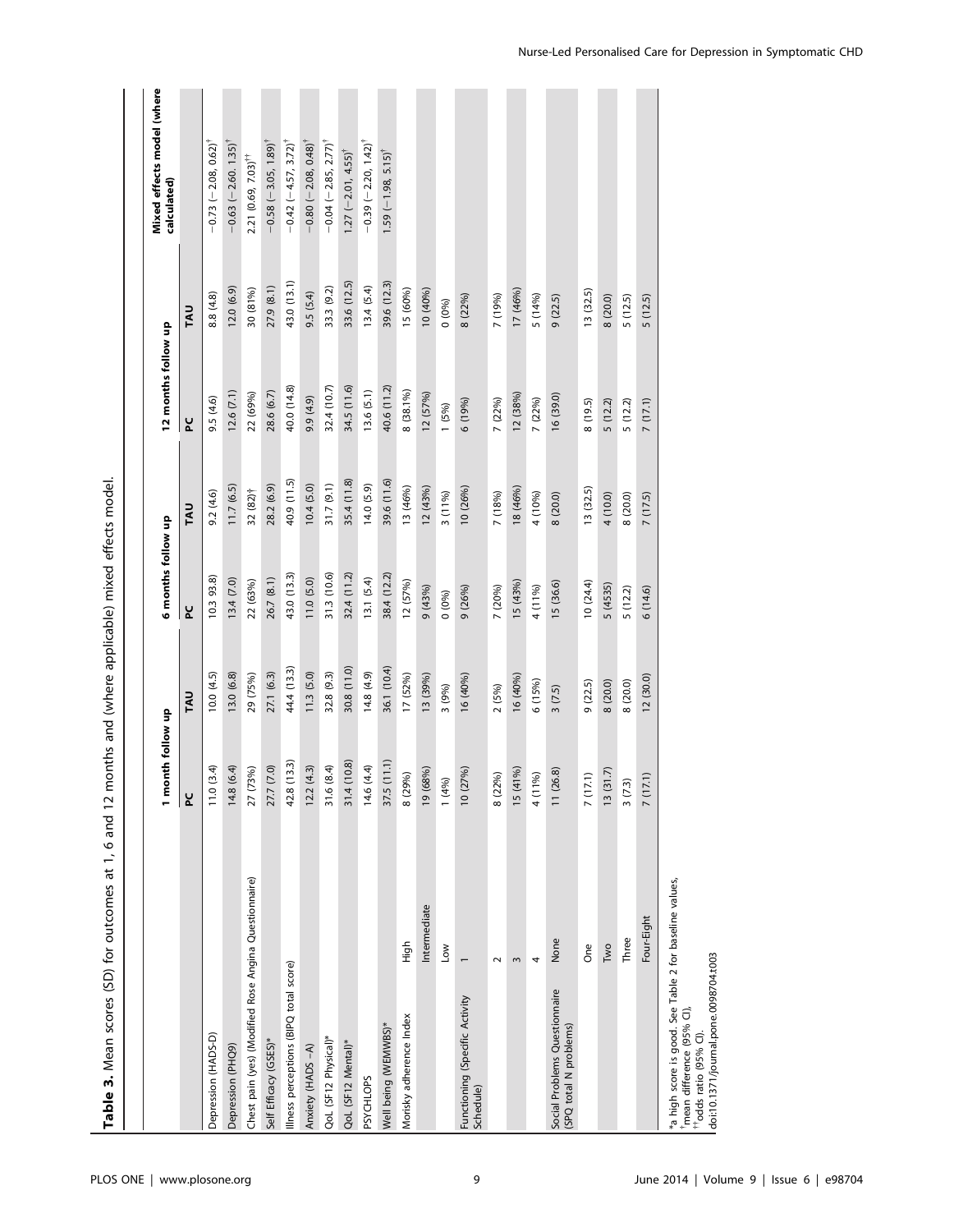

Figure 2. Changes in self reported chest pain as reported using the modified Rose Angina Questionnaire.  $% =$  those reporting no chest pain at each time point. OR TAU vs PC: 2.21 95% CI 0.69, 7.03. doi:10.1371/journal.pone.0098704.g002

were addressed during the intervention are listed in Appendix S2 online.

Participants therefore explained both their CHD and their depression in terms of wide ranging problems; lifestyle and mood problems, in particular, were commonly associated with both. Within our pilot study, mood outcomes were assessed using the HADS and the PHQ9, however we had no measure of change in lifestyle-related outcomes. The PC intervention was aimed at tackling the problems that each participant felt were important rather than addressing specific cardiac risk factors as has been tested in other trials, however it appears that patients consider CHD-related lifestyle factors to contribute to their depression, so inclusion of a measure of these factors should be considered for a definitive trial of PC. It will be important to select a measure which captures the variation between participants in terms of which risk factors they want to address; a validated measure of goal attainment may therefore be appropriate.

## Intervention procedures

There was considerable variation between patients in the number of failed follow up contact attempts by nurses over the 6 month intervention period (range: 0 to 32), but on average nurses made 2.8 calls for every successful contact. PC participants  $(n = 41)$ received a mean 203 SD100 mins of nurse time (78 SD19 for assessment; 125 SD91 in telephone follow up calls) over 6 months. Mean number of follow up calls was 9 SD5; the mean duration of calls was 14 SD4 minutes.

# Mediator Analyses

Self-efficacy for self management and illness perceptions. At 12 months, the PC group had a mean increase in self-efficacy of 2.5 points versus 0.9 points in the TAU group. Similarly, mean improvement in overall illness perceptions score was greater in the PC compared with the TAU group: 7.8 points versus 2.5 points. The biggest difference in mean improvement between the PC and TAU groups was in ''Personal Control''

(mean change in BIPO from baseline  $= 1.1$  for PC versus 0.1 for TAU at 12 months). Controlling for changes in self efficacy or overall illness perceptions had little effect on change in depression over time, whether considering depression (mean diff, 95% CI) severity (self-efficacy  $-0.88$ ,  $95\%$  CI  $-2.11$ , 0.36; illness perceptions  $-0.57$ ,  $95\%$  CI-1.9, 0.77), remission (OR) (selfefficacy 3.15, 95% CI 0.64, 15.50; illness perceptions 3.26, 95% CI 0.94, 11.24) or response (OR) (self-efficacy 1.02, 95% CI 0.26, 3.95; illness perceptions 1.27, 95% CI 0.34, 4.66).

Anxiety. Since anxiety symptoms were high at baseline, in a post hoc analysis, we explored HADS-A score as mediator for improvement in depression. Controlling for anxiety slightly reduced the difference in depression symptoms between the groups over time: mean difference  $= -0.4395\%$  CI  $-1.48, 0.63,$ p = 0.43. Controlling for anxiety considerably reduced the odds of remission in the TAU versus PC group in favour of the PC group: OR remission in TAU versus PC group  $= 0.42, 95\%$  CI 0.10, 1.68,  $p = 0.22$  which suggests that changes in anxiety symptoms may be a mediator for depression remission. The odds of depression response in the TAU group compared with the PC group were also slightly reduced when anxiety scores were controlled, although the odds were still in favour of TAU: OR 1.12 95% CI 0.32, 3.9.

Therapist effects. The random effects model (combining data from 1, 6 and 12 months) indicated little difference in the average therapist effect on the HADS-D score across the time points (adjusting for baseline HADS depression score): mean difference  $= -0.86$  ( $-2.81$  to 1.10).

Regarding self reported chest pain, of Nurse 1's (registered general nurse and health psychologist) patients, 44% continued to report chest pain at 6 months compared with 79% of Nurse 2's (registered general and mental health nurse) patients at 6 months  $(p = 0.03)$ . In the random effects model, the odds of reporting chest pain across the study period were higher for Nurse 2 compared with Nurse 1: OR = 7.80 (0.88 to 69.40). Therefore, a therapist effect cannot be ruled out.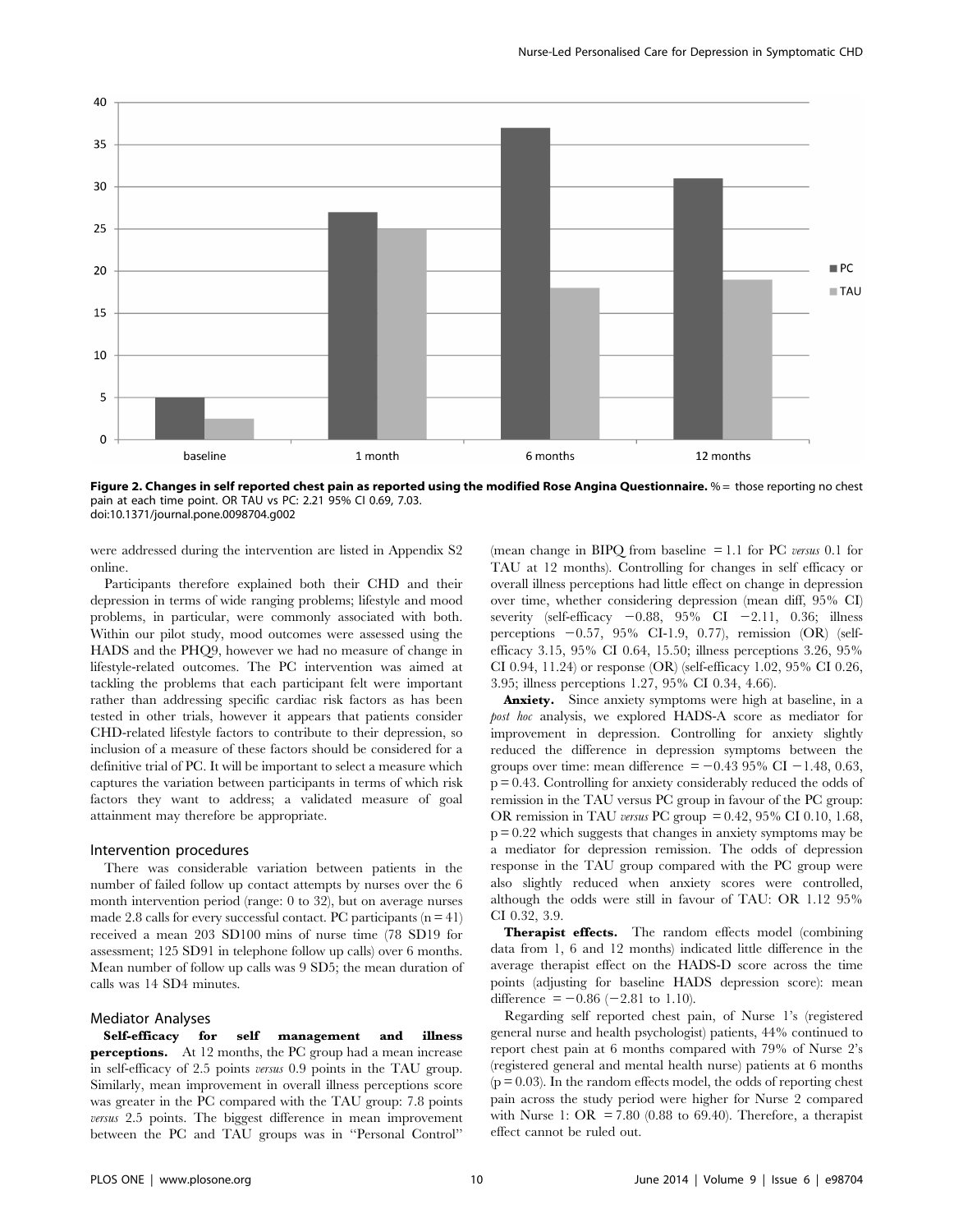Intervention intensity. The amount of time spent talking to the nurse varied considerably between patients (range 74 to 406 minutes), so we used the median duration (167 minutes) to divide the participants into high  $(n = 20)$  and low  $(n = 19)$  'dose' groups. There were no significant differences  $(p>0.05)$  between the groups at baseline in depression (HADS-D mean: low dose group 11.0 SD 3; high dose group 12 SD 3.7). The magnitude of improvement in depression over time was greater for the high compared to the low dose group and fewer high dose patients had chest pain at 6 and 12 months, although the mixed effects models indicated little difference between the groups: depression mean difference  $-0.72$ 95% CI  $-3.03$  to 1.60; chest pain OR 0.34, 95% CI 0.01 to 7.53.

# QALY gains

The average EQ-5D utility scores at baseline were slightly higher for the PC group (see Appendix S3), although the difference between groups was not statistically significant (95% CI  $-0.98$  to 0.25,  $p = 0.40$ ). By the 1-month follow-up the TAU group had a higher utility score and this difference was maintained up to 12 month follow-up  $(95\% \text{ CI } 0.26 \text{ to } 0.11, p=0.422, \text{ at } 6\text{-month})$ follow-up: 95% CI 0.27 to 0.11,  $p = 0.408$ ). In terms of QALYs, the control group showed an incremental QALY gain of 0.038 compared to personalised care over the 12-month treatment period.

Service use and costs. Service use was fairly similar between the intervention and the control groups during the study period (Total cost PC vs TAU, mean (SD): baseline 1,773 (2,498) vs 3,604 (7,852); 6 months 832 (1,383) vs 1,191(1,168); 12 months 1,088 (1,320) vs 2,014 (3,246); details are shown in Appendix S4). Hospital services were used more intensively by the TAU group than the PC group at all time points, with inpatient and outpatient care being the most frequently used services. The TAU group incurred higher inpatient costs than the PC group at each time point (particularly baseline and at 12-month follow-up). Few patients used day hospital services, but the costs incurred were high for both groups. The majority of patients received care from GPs and the costs of this were similar between the groups.

Informal care was used slightly more among patients in the PC group compared with the TAU group. Average total costs at each time point were lower for the PC group compared to the TAU group. However, the differences were not statistically significant. For the PC group, the intervention itself accounted only for 6.7% of total costs.

Cost-utility analysis. Of the total 81 participants, cost and QALY data at each time point were available for 68 patients (84%). Cost-utility results yielded an incremental cost-effectiveness ratio (ICER) of £29,921 per additional QALY. Cost-effectiveness plane and cost-effectiveness acceptability curves (CEACs) were produced from bootstrapped resamples. The distribution of the cost-effectiveness point estimates on the cost-effectiveness plane (Appendix S5) indicated a strong likelihood of cost savings for the PC group compared with the TAU group. The point estimate of the incremental cost-effectiveness ratio falls in the south-western (SW) quadrant, representing the situation where the PC group has reduced costs and worse outcomes. The second most likely result is that PC results in lower costs and better outcomes (SE quadrant).

The CEAC (Figure 3) for the PC group compared to the TAU group was downward sloping. There is a greater likelihood of PC being the most cost-effective option up to a QALY threshold of  $\text{\textsterling}, 3,035.$ 

# Discussion

This study explored the feasibility and acceptability of trial and intervention procedures for an RCT of a practice nurse-delivered personalized care intervention for primary care CHD patients who have probable depression and current chest pain. We also examined the potential costs of the intervention.

# Feasibility and Acceptability of Personalised Care and Appropriateness of Study Outcomes

The PC intervention appeared to be feasible and acceptable for use in current primary care: little nurse time was needed, engagement with the nurse-case managers was high and drop out was low. The findings of our qualitative work[8,13] that patients with CHD and probable depression report a wide range of problems which they consider contribute to their low mood were confirmed. The PC intervention enabled patients to identify and address these problems with the nurse-case managers. This is an improvement on current care for these patients since management of depression and/or psychosocial problems is not routinely addressed in this population[8]. Compared to the widespread organizational change which would be needed for collaborative care interventions as trialled in the USA[6], our personalized care intervention appears to offer an enhanced form of treatment as usual which could be implemented easily in current primary care practice. Evidence from the UK-based ProCEED trial[40] that care reviews delivered by practice nurses acting as case managers were acceptable to patients with long-term depression supports this[14].

We explored a wide range of outcomes focusing on depression as measured by the HADS-D as a potential primary outcome. Both groups improved on all measured outcomes, since depression and functional status outcomes changed in the same direction, we see little reason to change to a different primary outcome for a definitive trial. Our mixed effects model indicated that PC would be unlikely to do much harm compared with TAU (mean difference  $-0.73$ ), but could improve symptoms up to 2.1 points on the HADS-D (95% CI  $-2.08$ , 0.62).

There were no large differences between groups, except in self reported chest pain, which was also an inclusion criterion for the study. We are unable to determine whether self-reported chest pain in our study participants was of cardiac origin. It is estimated that in half of all patients presenting with chest pain, the pain is of non-cardiac origin(i.e. no physiological cause can be identified)[41]. A systematic review (15 studies, 803 participants) [42] of psychological interventions for chest pain in patients with normal coronary anatomy suggests a modest to moderate benefit[43]. Our pilot study indicates that non-pharmacological intervention may also be effective for chest pain in patients with CHD. Our cohort study[15] indicated that chest pain has a range of negative impacts; chest pain therefore remains an important outcome for a future trial but self-report should be supported by a more objective measure of cardiac status.

As predicted, our data indicated that self efficacy and illness perceptions, especially personal control which is closely related to self efficacy, were increased in those receiving PC. A difference between our intervention and that of others which have not found improved self efficacy[44] following self management intervention is that our participants chose the outcomes on which to work, that isthey identified the factors they felt contributed to their low mood, rather than being required to work directly on their depression. A better examination of the theory behind our PC intervention would be to explore the effect of changes in self efficacy on a measure of goal attainment, then test the effects of goal attainment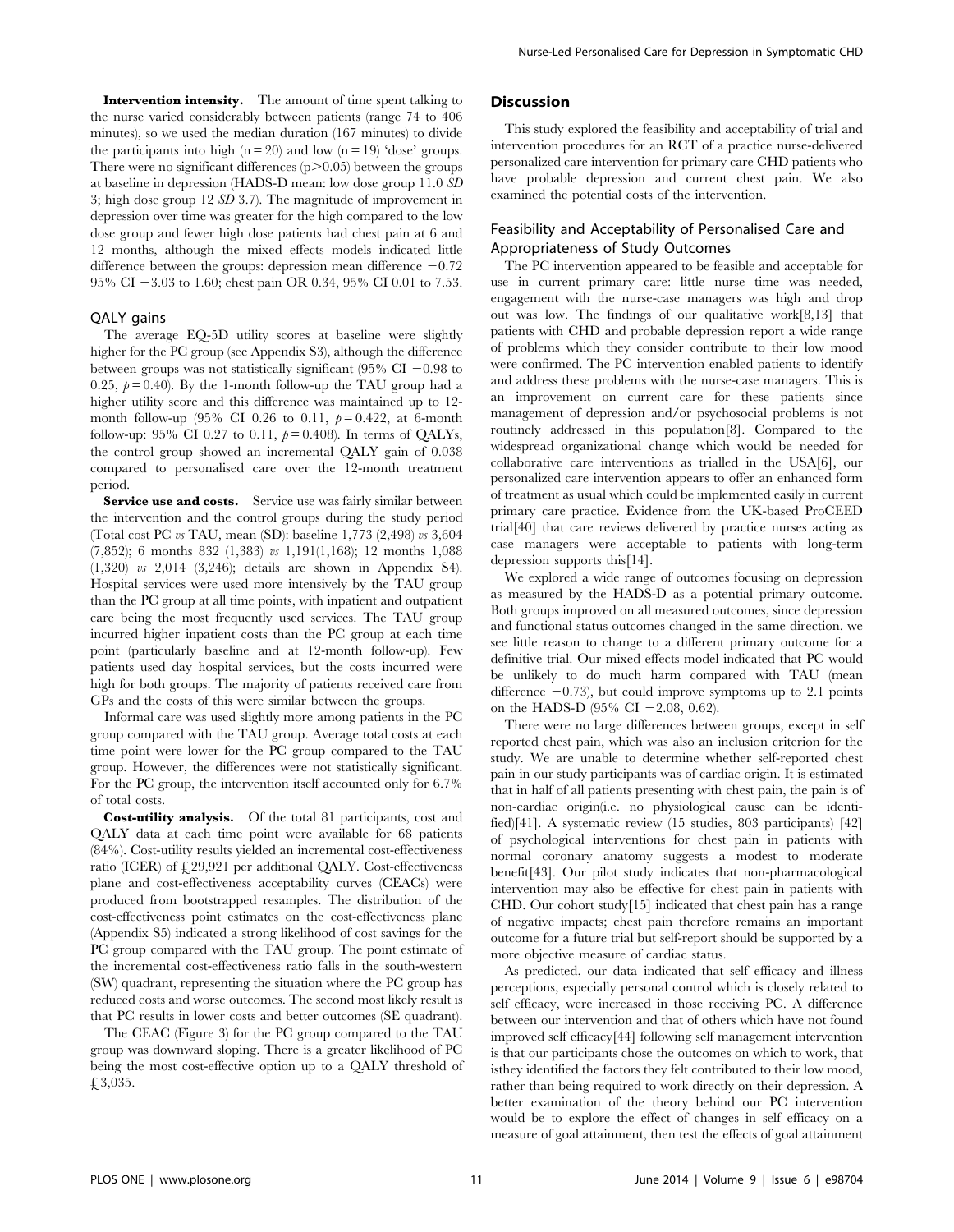

Figure 3. Cost-effectiveness acceptability curves (CEACs) showing the probability that each of the treatment options is optimal, subject to a range of ceiling ratios, which represent the maximum amount society would pay for a one unit improvement in QALYs. doi:10.1371/journal.pone.0098704.g003

on depression over the long term, although this would require a complex trial. Fewer PC compared with TAU participants visited A&E (24% versus 38%), which may indicate increased self efficacy in self management in the PC group, though in a future trial a more robust measure than self report of A&E attendance should be used to examine this, for instance Hospital Episode Statistics (ref health and social care information center)[45].

## Acceptability and feasibility of the study protocol

Our findings suggest that the study protocol was feasible and acceptable. Attrition was below 10% and rates of missing data for most outcomes were low, despite the large number of measures. The Greater London Primary Care Research Network was responsible for practice recruitment which was achieved well within our predicted time-frame. Patient recruitment was in line with other studies of depression interventions in primary care[7,46,47]. Only around a third of patients invited to participate by their GP provided consent to contact. Use of this 'opt in' system appears to result in substantial loss of potential participants; however this is the usual method of recruitment for studies conducted in UK primary care. All of the patients meeting our inclusion criteria at baseline agreed to be randomised.

# Implications of clinical findings for a future trial of PC

An implication of the limited difference between PC and TAU and the small degree of change in depression symptoms detected over time, is that a sample size would be required (e.g. using the HADS-D mean PC 10.3 SD 4.6, TAU 9.2SD 4.6 at 6 months) of 368 per group for 90% power at a 5% significance level (twosided). The sample size would be increased to some extent if a cluster design were employed, which would be necessary to reduce contamination if PC were tested using PNs based in practice.

To increase the expected effect size, the intervention could be given to a group that is more responsive. Our sample appears to represent a hard to treat group: the level of depression symptoms was high, more than half reported recurrent depression and more

than a quarter reported that they were receiving depression treatment at baseline and yet still reported depression symptoms. In addition, we included only those patients with current chest pain and pain has been found to predict a worse course of mood disorders[48].

Alternatively, our finding that receipt of more nurse time was associated with greater improvement in depression and self reported chest pain suggests that more intensive intervention may be needed for the type of patient we recruited. Depression in older adults in primary care is increasingly conceptualized as a chronic illness[49]. In people with CHD[4,50], even intensive treatments, such as CBT, problem solving and SSRIs have only a small effect on depression. Interprofessional working to ensure receipt of guideline informed treatment has been a key element in a number of successful trials of complex interventions for depression in primary care patients[6,7,51]. In this pilot study, four participants in the PC group compared with none in the TAU group received new depression treatment (antidepressant treatment or psychological treatment) by the end of the pilot study. The nurse-case managers contacted the GP or PN of the majority of PC group participants; however they reported difficulties: several telephone attempts needed, lack of response to emails, and even when contact was made, guideline informed treatment was not necessarily delivered (e.g. due to anxiety concerning multipharmacy and IAPT services being unavailable in some areas). Difficulties in implementing collaborative working for comorbid problems such as depression and CHD and uncertainties about the best service delivery approaches have been identified by other researchers[52]. In a future trial procedures for delivering guideline informed treatment should be pre-determined and case managers should be embedded within practices to increase interprofessional working (e.g. by having planned times for discussion of cases). In addition, in a future trial, more active treatment of anxiety should be tested. Anxiety is associated with worse depression outcome[53]; our participants reported high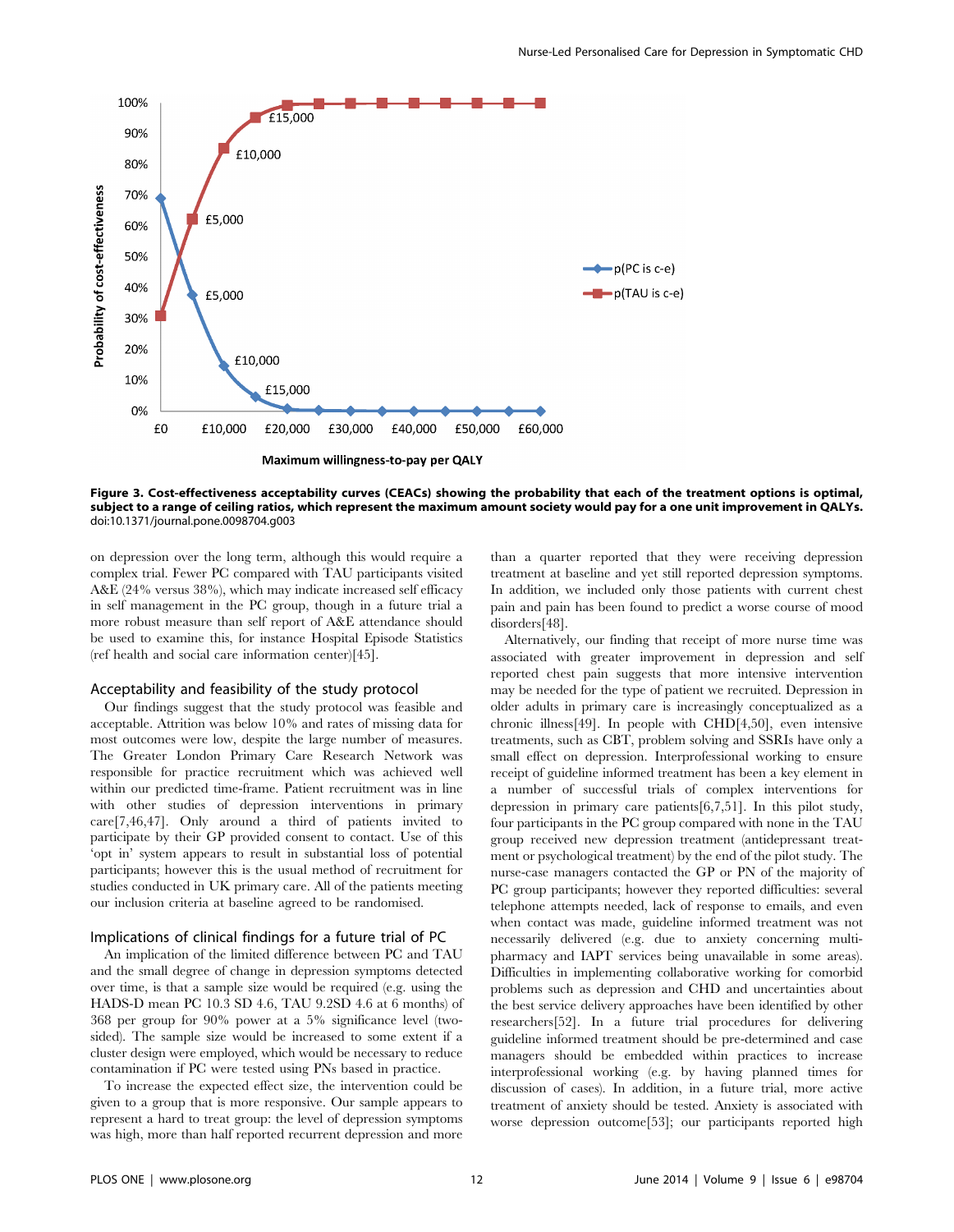anxiety levels and we found some evidence of anxiety as a mediator for depression improvement.

The potential to detect differences between PC and TAU in our pilot study may have been reduced because TAU is itself an active intervention: at baseline 43% of the TAU group versus 32% of the PC group was prescribed antidepressants (according to their medical notes), we were unable to control for this difference in our analyses. It is also possible that TAU may have been intensified during the pilot study: during our qualitative work GPs and PNs reported greater awareness of the problem of co-morbid depression and CHD as a result of participation in our cohort study, the same may apply to participation in our pilot study, although from the medical notes it appeared that the number of mental health consultations were similar for both groups. In a future trial, changes in TAU during the trial should be recorded.

A PC manual (available from the authors) was produced and, in weekly study group meetings, the multidisciplinary clinical team was satisfied that the intervention was delivered as planned. Nevertheless our findings of potential therapist effects suggest that training in the behaviour change aspects of the intervention is important. However, other studies have shown that nurses and GPs trained in behaviour change techniques may have difficulty applying them[44,54,55]. Further research into how non-psychologists can be trained to work more psychologically is needed. Implementation of self management support interventions within primary care is known to be problematic[44]; a strength of our intervention compared with that of others[44]is the very short amount of nurse time required and the lack of need for specialist materials to be used or developed.

#### Potential costs of PC

There were no great differences in service use and costs between PC and TAU, with the exception of inpatient care, which also accounted for a substantial proportion of total costs. Overall, it appears that PC reduced costs compared with TAU, but produced slightly lower benefits. However, costs may have been underestimated due to reliance on patient self-report in service use, the lack of medication and sick-leave data at all time points and the approach used to quantify informal care. Informal care constitutes a major cost driver in chronically ill populations. In this analysis, the ''proxy good method'' [56]and the unit cost of home care worker was used to calculate informal care. However, in a future trial, an alternative cost, such as the national minimum wage, could be used to quantify informal care in the context of a sensitivity analysis. A future trial should also test whether a longer time-horizon is needed for this particular patient group to benefit from an intervention of this kind.

## Conclusions

We have developed an intervention for primary care CHD patients with probable depression and current chest pain. We found that this intervention and our study protocol were feasible and acceptable for an RCT in this population. This pilot study was not powered to detect between group differences over time, but our data suggests that to be more effective case managers should be trained in behaviour change techniques, the intervention should be more focused on delivering guideline informed care, do more to address anxiety and include more intensive follow up. Collaborative working will be more feasible with case managers based within trial practices. The effects of differences in TAU will need to be considered in a future RCT. In addition, careful thought should be given to which primary outcome to use to reflect differences between patients in their desired outcomes, depression outcomes may only improve in the longer term. The UPBEAT personalized care intervention helps patients to address a wide range of problems which are not currently managed in primary care and appears to be cheaper than TAU.

## Supporting Information

Appendix S1 The three most important factors that study participants felt caused their CHD.All participants were asked to list the 3 most important problems which they felt had caused their CHD; 61 gave at least one reason. The question was asked as part of the Brief Illness Perceptions Questionaire (BIPQ).



Appendix S2 Problems reported by patients as contributing to their depression and whether or not the patient chose to address it during the intervention. Intervention group participants selected up to 3 problems to address during the intervention; some patients chose not to address a reported problem as part of the intervention. Problems were categorised from the nurses' notes following the intervention; categories were agreed between the two nurses through discussion.

(DOCX)

Appendix S3 EQ-5D score and QALY gain. (DOCX)

Appendix S4 Service Use & Costs (£) at baseline, 6 month and 12-month follow-ups (by randomisation group). Measured using the Client Service Receipt Inventory (CSRI).

(DOCX)

Appendix S5 Distribution of the cost-effectiveness point estimates on the cost-effectiveness plane. (DOCX)

Checklist S1 CONSORT Checklist.

(DOC)

Protocol S1 Trial protocol. (DOC)

# Acknowledgments

We would like to thank Andrew Steptoe, Peter Bower, and Christopher Dickens who provided independent advice during the pilot study and its development. We would also like to thanks colleagues at the Mental Health and Neuroscience Clinical Trials Unit at the Institute of Psychiatry, King's College

London for the expert management of randomisation and data capture. The authors are grateful for the support and assistance of the Primary Care Research Network-Greater London in recruiting practices to the UPBEAT study and to the practices who provided assistance. We are also grateful for the work of the UPBEAT research team: Zoe Fortune, Sally Hampshire, Rebecca Lawton, Anita Mehay, Joe Mirza, Jorge Palacios, Hannah Sims and Alison Smith in collecting data from both patients and practices and to Dr Morven Leese for statistical advice.

## Author Contributions

Conceived and designed the experiments: EAB PW AM AT. Performed the experiments: EAB MH. Analyzed the data: RP EAB. Wrote the paper: EAB. acquisition of data; interpretation of data; revising the article critically for important intellectual content; final approval of the version to be published; EAB PW MH RP EA PMC HvM AM AT.